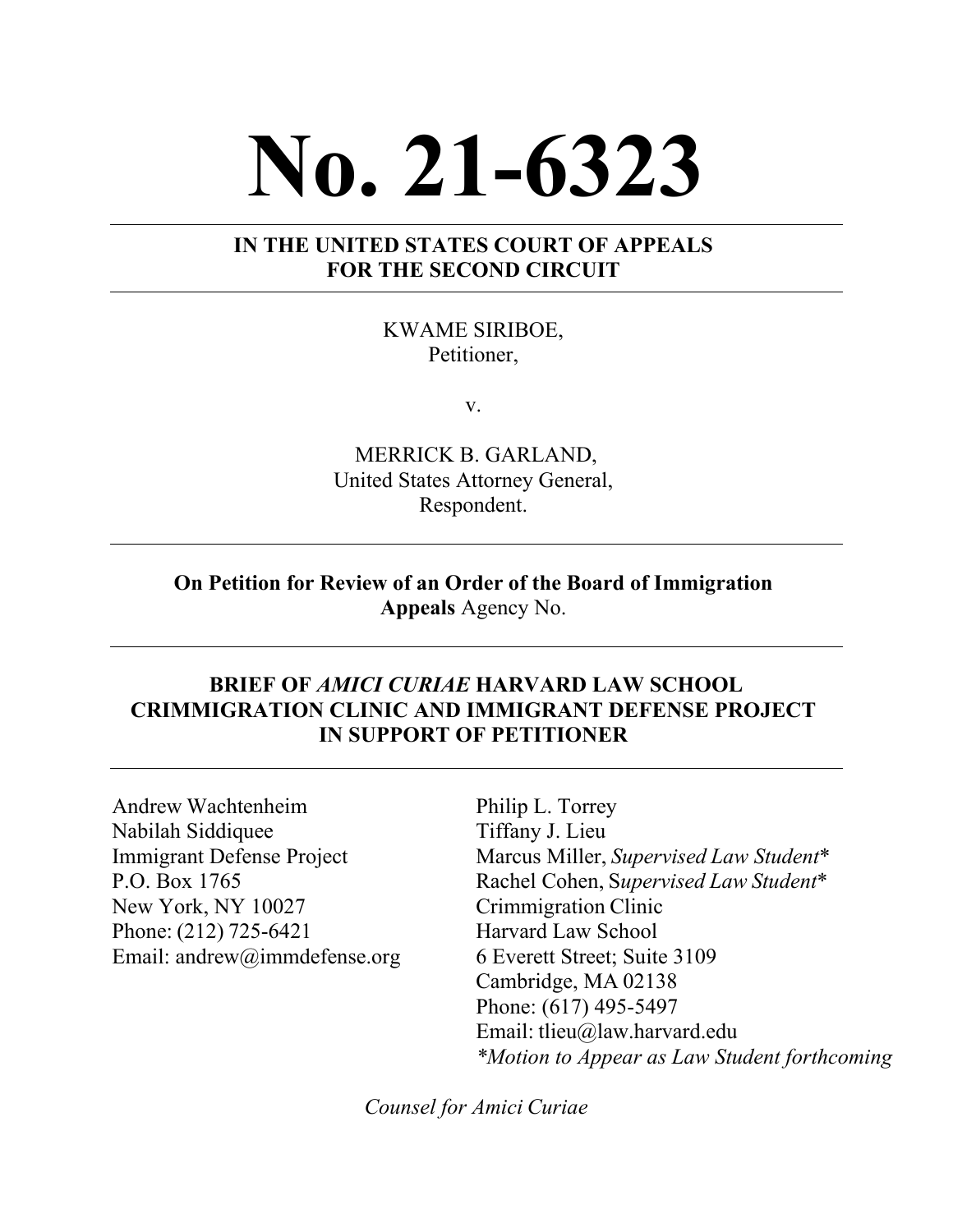#### **CORPORATE DISCLOSURE STATEMENT AND STATEMENT OF FINANCIAL INTEREST**

Pursuant to Federal Rule of Appellate Procedure 26.1, I, Tiffany J. Lieu, as counsel for *Amici Curiae*, state that the Harvard Law School Crimmigration Clinic and the Immigrant Defense Project do not have parent corporations, nor do they issue stock, and thus no publicly held corporation owns 10% or more of the organizations' stock.

DATED: January 4, 2022

## */s/ Tiffany J. Lieu*

Tiffany J. Lieu Crimmigration Clinic Harvard Law School 6 Everett Street, Suite 3109 Cambridge, MA 02138 Phone: (617) 495-5497 Email: tlieu@law.harvard.edu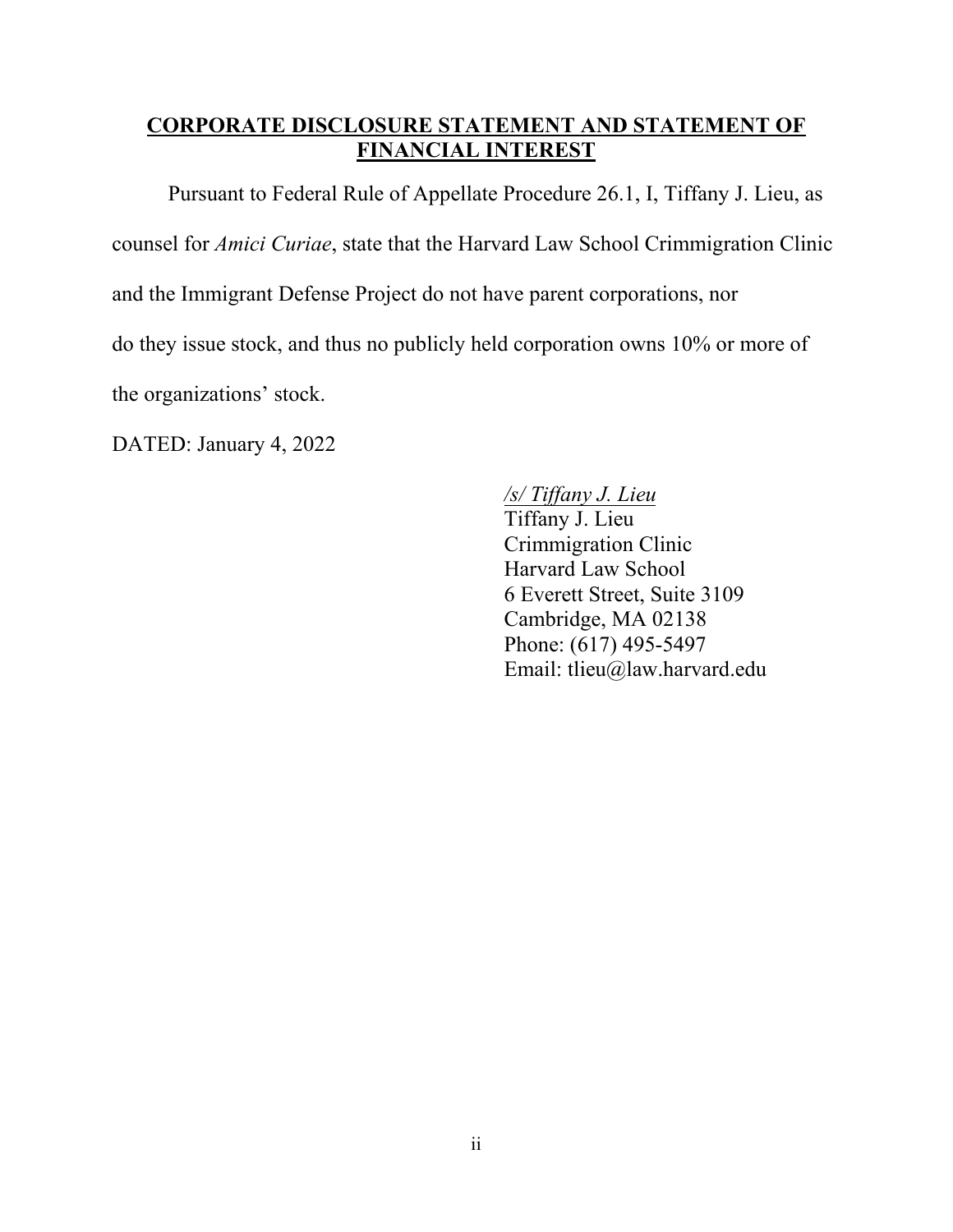# **TABLE OF CONTENTS**

| Ι. |           |    |                                                                                                                                  |                                                                                                                                                                                    |  |  |  |  |
|----|-----------|----|----------------------------------------------------------------------------------------------------------------------------------|------------------------------------------------------------------------------------------------------------------------------------------------------------------------------------|--|--|--|--|
| Π. |           |    |                                                                                                                                  |                                                                                                                                                                                    |  |  |  |  |
|    | A.        |    | The BIA's Interpretation of the Conviction Definition Is Owed No<br>Deference Because the Definition Has Both Civil and Criminal |                                                                                                                                                                                    |  |  |  |  |
|    |           | 1. |                                                                                                                                  | Separation of powers principles preclude applying Chevron to<br>agency interpretations of statutory provisions that have criminal                                                  |  |  |  |  |
|    |           | 2. |                                                                                                                                  | The INA's definition of conviction has dual applications, and thus<br>the Chevron two-step framework does not apply to the BIA's                                                   |  |  |  |  |
|    | <b>B.</b> |    |                                                                                                                                  | The Conviction Definition Unambiguously Does Not Include Vacated<br>Convictions under the Statute's Plain Meaning and Traditional Canons of                                        |  |  |  |  |
|    |           | 1. |                                                                                                                                  |                                                                                                                                                                                    |  |  |  |  |
|    |           | 2. |                                                                                                                                  | Matter of Pickering's interpretation of conviction to include vacaturs<br>erroneously departed from decades of settled practice13                                                  |  |  |  |  |
|    |           |    | $\mathbf{i}$ .                                                                                                                   | Prior to 1998, well-established case law required immigration<br>adjudicators to give full effect to state vacaturs of criminal                                                    |  |  |  |  |
|    |           |    | ii.                                                                                                                              | The Illegal Immigration Reform and Immigrant Responsibility<br>Act ("IIRAIRA") did not explicitly alter well-established case<br>law recognizing state vacaturs of convictions. 15 |  |  |  |  |
|    |           | 3. |                                                                                                                                  | The prior-construction canon forecloses Matter of Pickering's                                                                                                                      |  |  |  |  |
|    |           | 4. |                                                                                                                                  | The federalism canon forecloses Matter of Pickering's inclusion of                                                                                                                 |  |  |  |  |
|    |           |    | i.                                                                                                                               | Vacating state convictions falls squarely within the states'<br>constitutional police powers over their criminal laws20                                                            |  |  |  |  |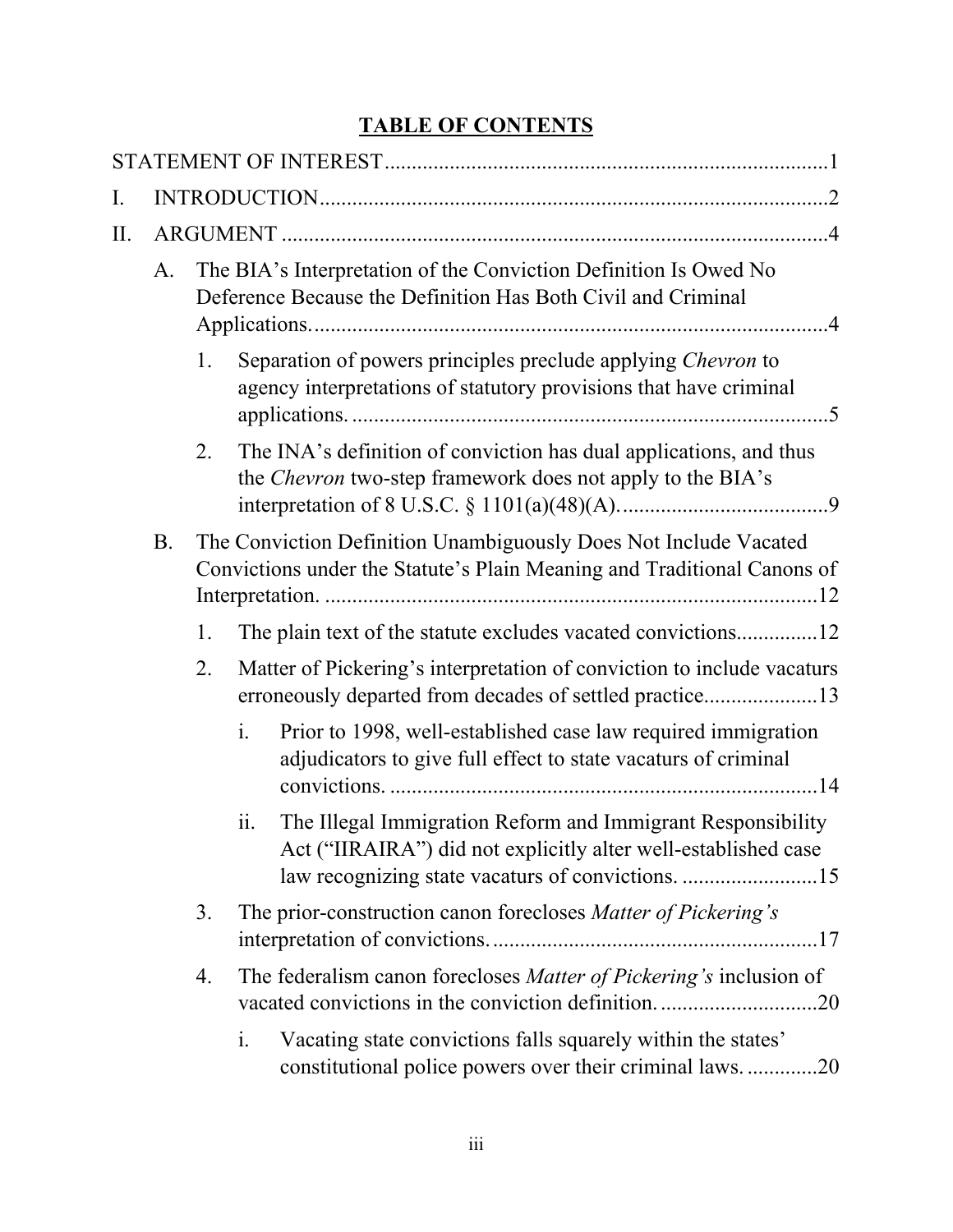| ii. |    | Matter of Pickering violates the federalism canon where<br>Congress did not clearly state an intent to infringe on states'             |  |  |
|-----|----|----------------------------------------------------------------------------------------------------------------------------------------|--|--|
|     | 5. | To the extent this Court finds there is ambiguity in the conviction<br>definition, such ambiguity must resolve in favor of noncitizens |  |  |
|     |    | C. If The Court Determines That Chevron Applies, The Agency's<br>Interpretation Is Nonetheless Owed No Deference Because It Is         |  |  |
|     |    |                                                                                                                                        |  |  |
|     |    |                                                                                                                                        |  |  |
|     |    |                                                                                                                                        |  |  |
|     |    |                                                                                                                                        |  |  |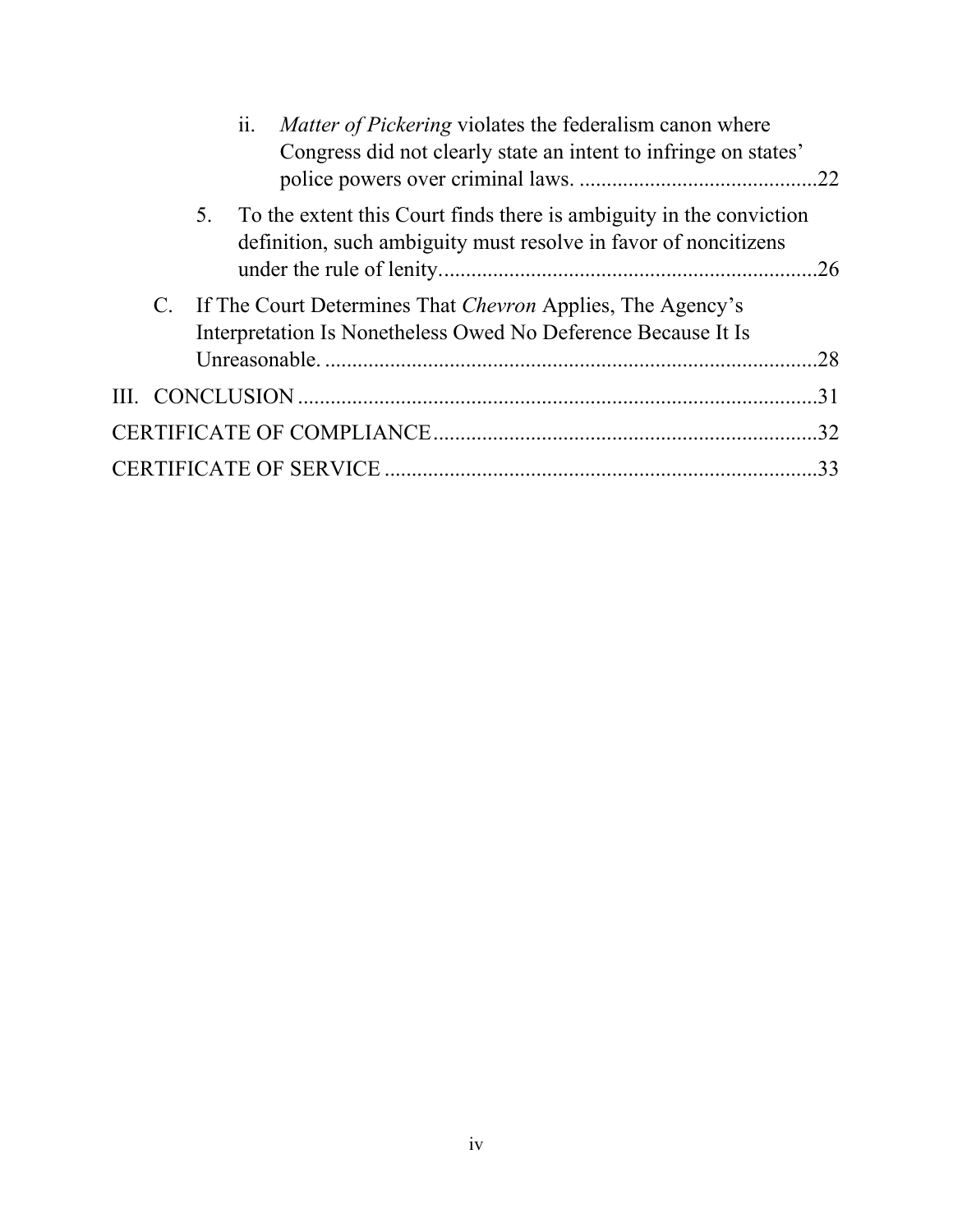# **TABLE OF AUTHORITIES**

## **Cases**

| Alaska v. Native Vill. of Venetie Tribal Gov't, 522 U.S. 520 (1998) 18         |
|--------------------------------------------------------------------------------|
|                                                                                |
| Babbit v. Sweet Home Chapter, Communities for Great Ore, 515 U.S. 687 (1995).8 |
|                                                                                |
|                                                                                |
|                                                                                |
|                                                                                |
|                                                                                |
|                                                                                |
|                                                                                |
| Concerned Home Care Providers Inc. v. Cuomo, 783 F.3d 77 (2d Cir. 2015)21      |
| Doscher v. Sea Port Grp. Sec., LLC, 832 F.3d 372 (2d Cir. 2016)30              |
|                                                                                |
|                                                                                |
|                                                                                |
|                                                                                |
|                                                                                |
|                                                                                |
|                                                                                |
|                                                                                |
|                                                                                |
|                                                                                |
|                                                                                |
|                                                                                |
|                                                                                |
|                                                                                |
|                                                                                |
|                                                                                |
|                                                                                |
|                                                                                |
|                                                                                |
|                                                                                |
|                                                                                |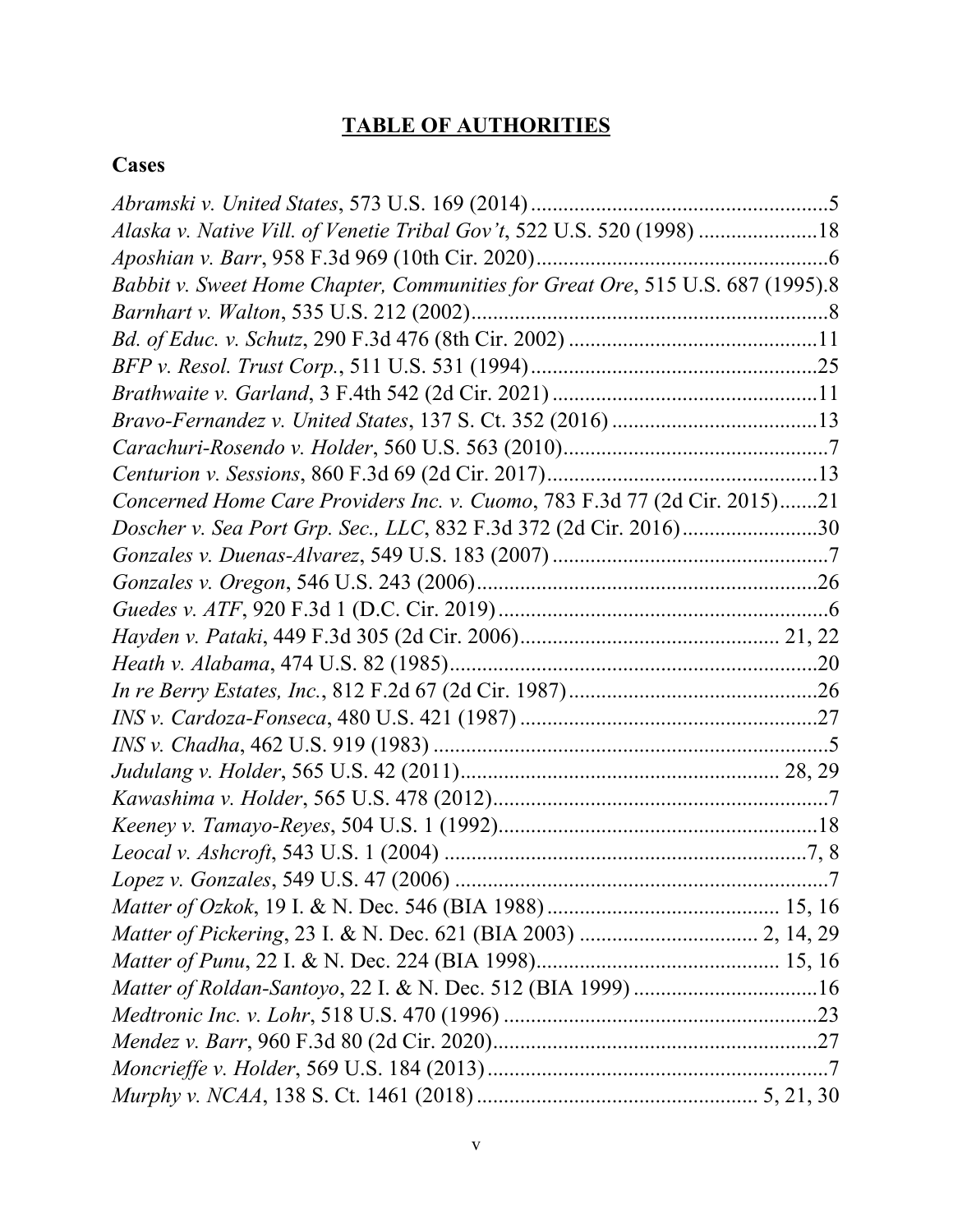| New York SMSA Ltd. v. Town of Clarkstown, 612 F.3d 97 (2d Cir. 2010)25 |  |
|------------------------------------------------------------------------|--|
|                                                                        |  |
|                                                                        |  |
|                                                                        |  |
|                                                                        |  |
|                                                                        |  |
|                                                                        |  |
|                                                                        |  |
|                                                                        |  |
|                                                                        |  |
|                                                                        |  |
|                                                                        |  |
|                                                                        |  |
|                                                                        |  |
|                                                                        |  |
|                                                                        |  |
|                                                                        |  |
|                                                                        |  |
|                                                                        |  |
|                                                                        |  |
|                                                                        |  |
|                                                                        |  |
|                                                                        |  |
|                                                                        |  |
|                                                                        |  |

## **Statutes**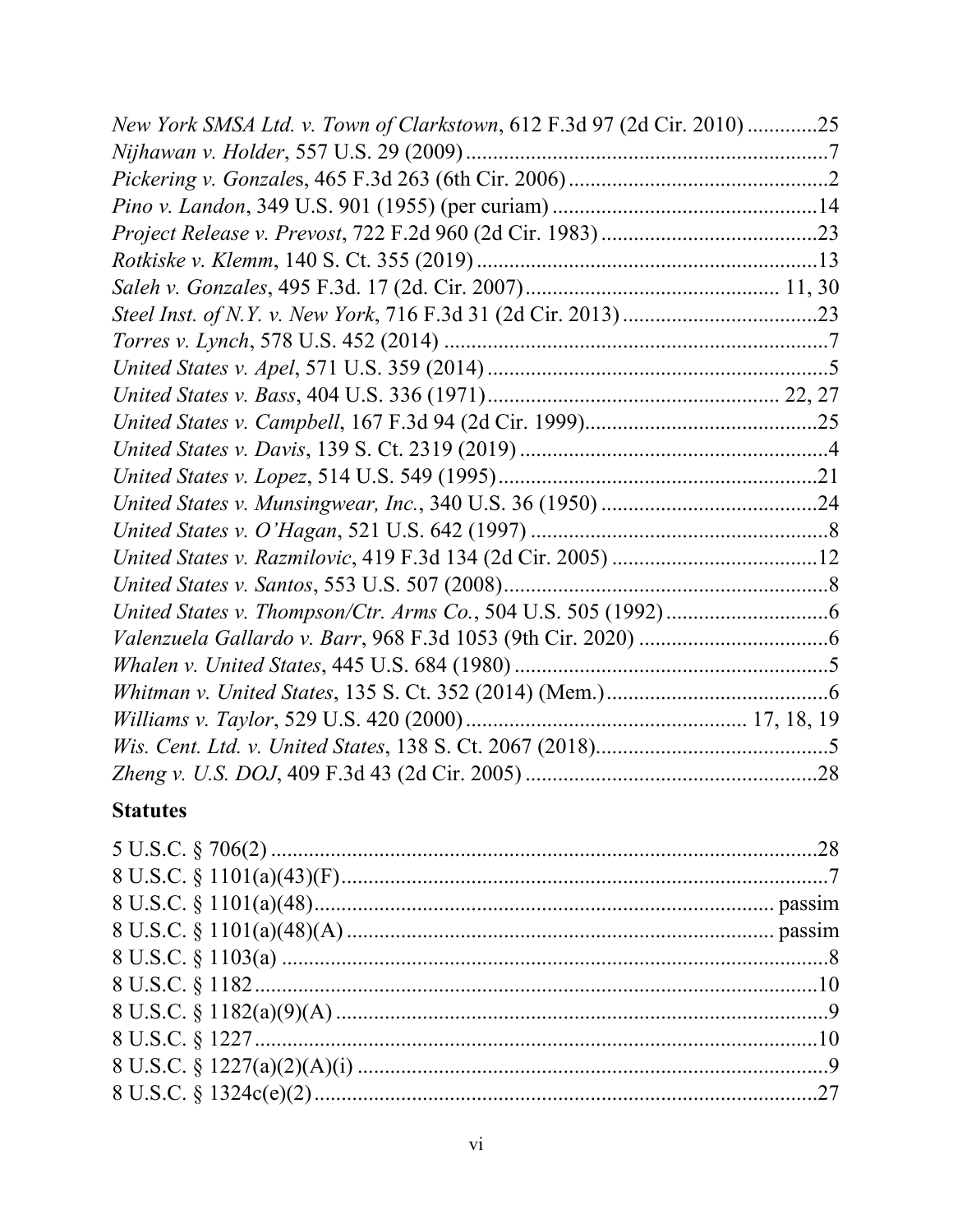## **Rules**

# **Other Authorities**

| Kimani Paul-Emile, Reconsidering Criminal Background Checks: Race, Gender,        |  |
|-----------------------------------------------------------------------------------|--|
|                                                                                   |  |
|                                                                                   |  |
| Philip L. Torrey, <i>Principles of Federalism and Convictions for Immigration</i> |  |
|                                                                                   |  |
|                                                                                   |  |

## **Constitutional Provisions**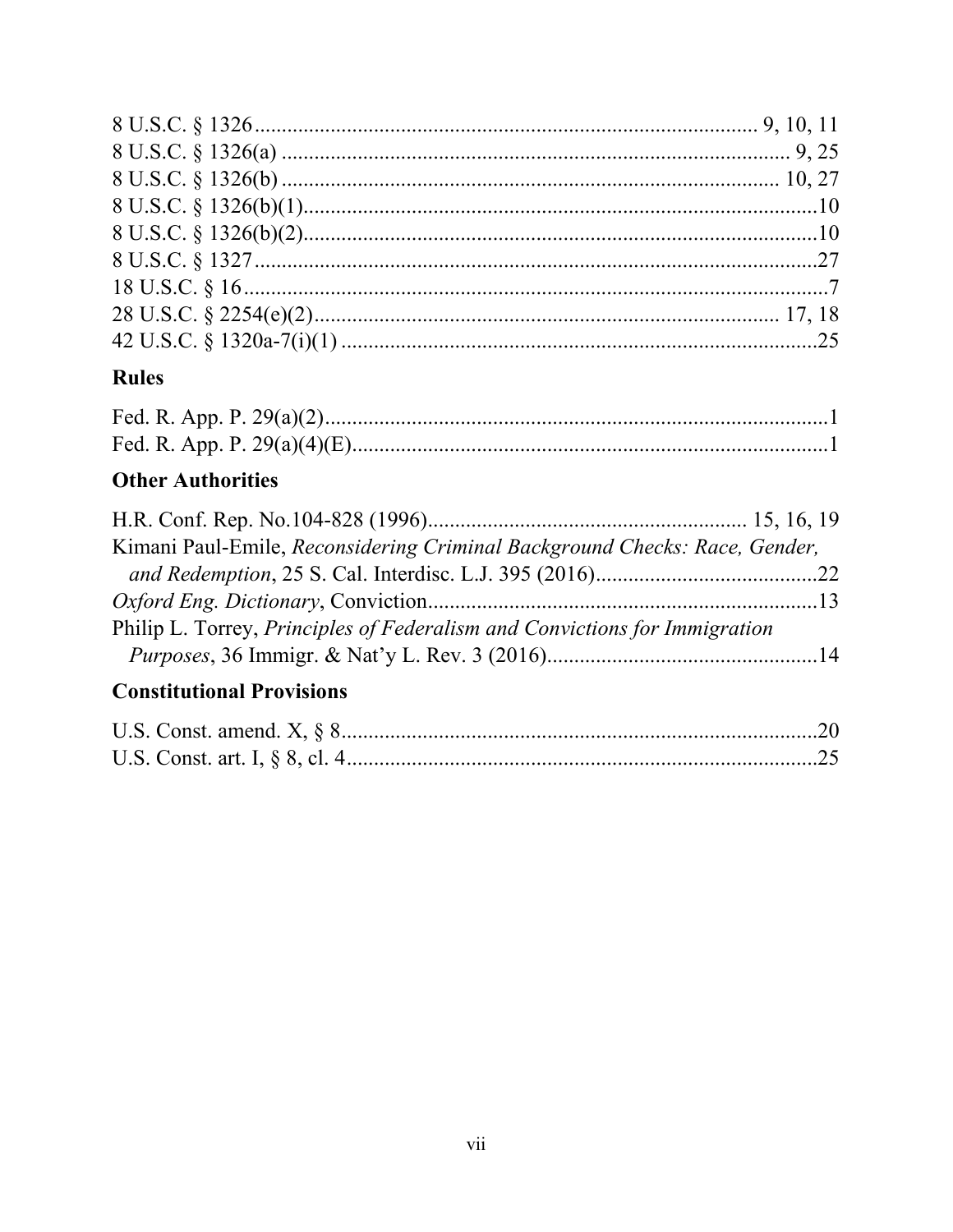#### **STATEMENT OF INTEREST[1](#page-7-1)**

<span id="page-7-0"></span>*Amici Curiae* are organizations with expertise concerning the intersection of criminal law and immigration law. The Harvard Law School Crimmigration Clinic teaches law students how to advocate for immigrants' rights by engaging in direct representation, policy advocacy, and impact litigation at the intersection of criminal law and immigration law. The Clinic's staff and faculty have published scholarly articles, including on the conviction definition at issue here.

The Immigrant Defense Project ("IDP") is a not-for-profit legal resource and training center dedicated to promoting fundamental fairness for immigrants having contact with the criminal legal and immigration detention and deportation systems. IDP provides defense attorneys, immigration attorneys, immigrants, and judges with expert legal advice, publications, and training on issues involving the interplay between criminal and immigration law.

*Amici* seek to improve the quality of justice for immigrants accused of crimes and therefore have a keen interest in ensuring that immigration law is

<span id="page-7-1"></span><sup>&</sup>lt;sup>1</sup> Pursuant to Federal Rule of Appellate Procedure ("FRAP")  $29(a)(4)(E)$ , *amici* state that: (1) no party's counsel authored this brief in whole or in part; (2) no party or party's counsel contributed money that was intended to fund preparing or submitting this brief; and (3) no person other than *amici*, its members, and its counsel contributed money that was intended to fund preparing or submitting the brief. Pursuant to FRAP 29(a)(2), *amici* further state that Respondent is unopposed to the filing of this *amici* brief.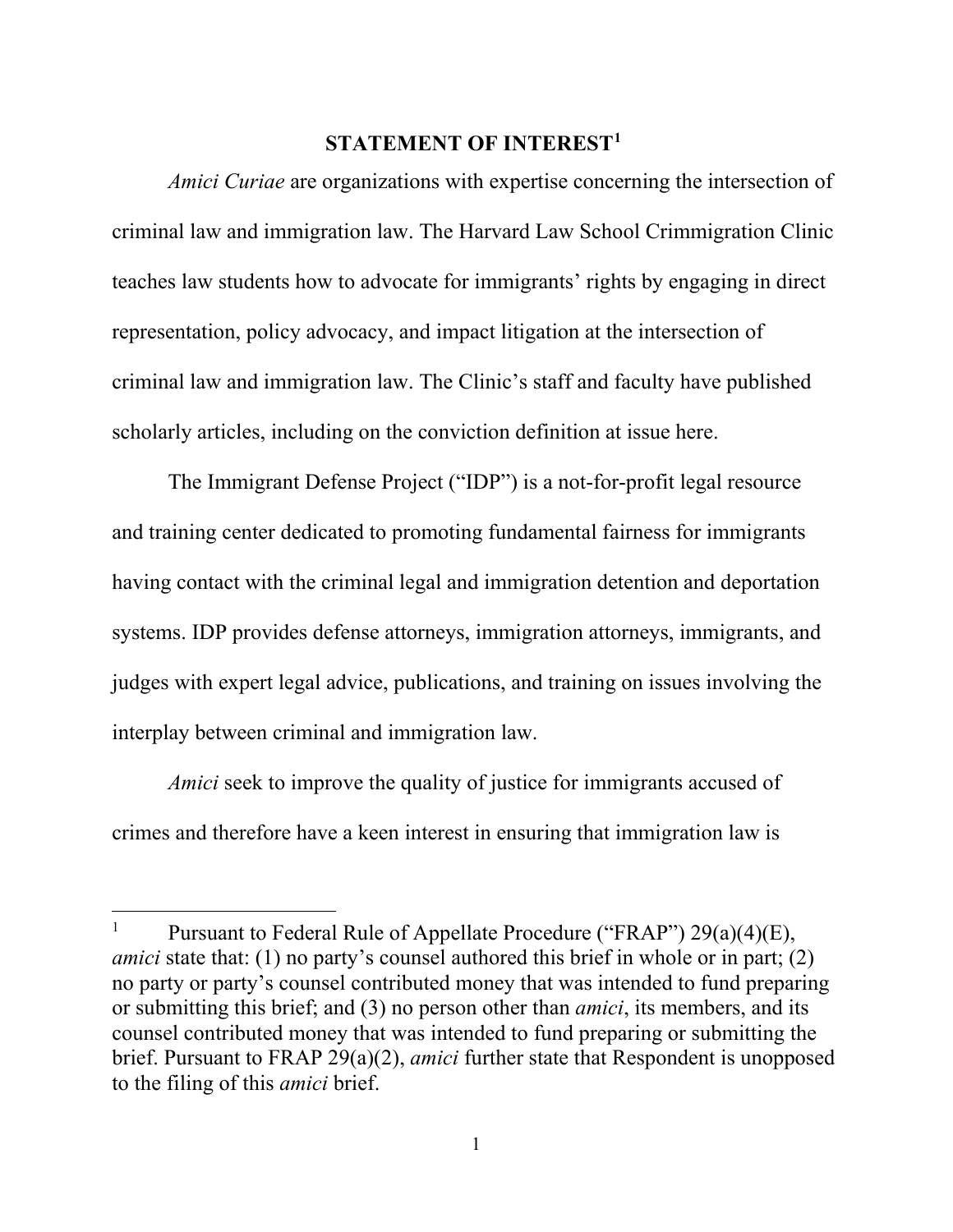correctly interpreted to give noncitizens the full benefit of their constitutional and statutory rights. *Amici* have filed briefs as amicus curiae on similar issues before the U.S. Supreme Court, the federal courts of appeals, the Board of Immigration Appeals, and various international tribunals.

#### <span id="page-8-0"></span>**I. INTRODUCTION**

l

*Amici curiae* urge this Court to reject the Board of Immigration Appeals' ("BIA" or "Board") decision in *Matter of Pickering*, 23 I. & N. Dec. 621 (BIA 2003), *rev'd on other grounds*, *Pickering v. Gonzale*s, 465 F.3d 263 (6th Cir. 2006), because it erroneously interprets the definition of "conviction" under 8 U.S.C. § 1101(a)(48)(A) to include vacated convictions. [2](#page-8-1) In *Matter of Pickering*, the Board held that state convictions remain convictions for immigration purposes even after they are vacated by the state if the reasons for vacating do not relate to a "procedural or substantive defect" in the underlying criminal proceedings. 23 I. & N. Dec. at 621, 624. The Board so held even though neither the statute nor legislative history mention, much less contemplate, vacated convictions. The Court should vacate *Matter of Pickering* for several reasons.

First, the BIA's interpretation of the conviction definition in *Matter of Pickering* is owed no deference under the *Chevron* framework because it has dual

<span id="page-8-1"></span><sup>&</sup>lt;sup>2</sup> *Amici* use the term "vacated convictions" to include all convictions eliminated under state law, such as expunged convictions, regardless of states' specific terminology.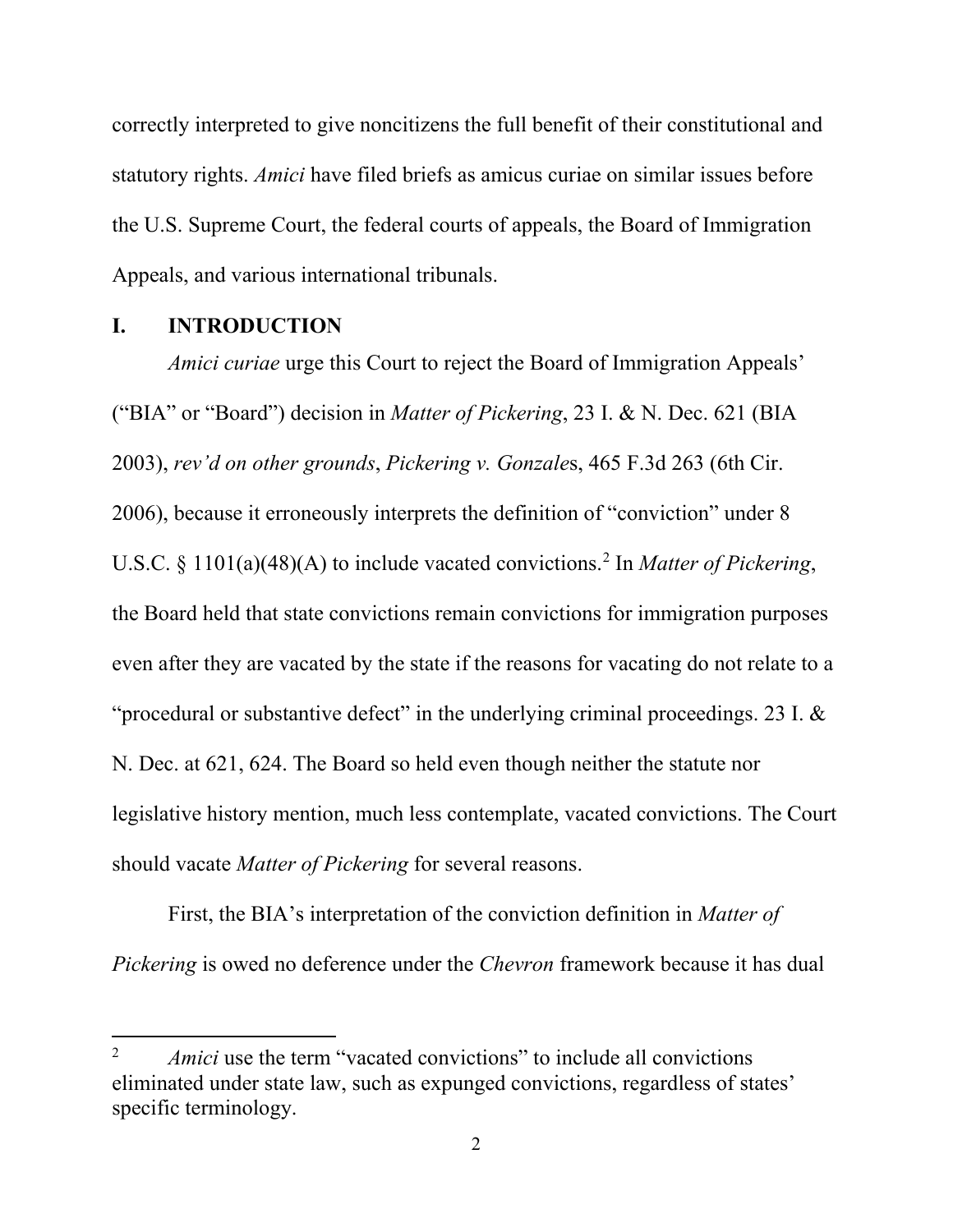applications in both civil and criminal law. It is axiomatic that, within the U.S. Constitution's careful separation of powers, only Congress has the authority to create federal criminal laws. It follows, as the Supreme Court has repeatedly held, that executive agencies are owed no deference to interpretations of statutes that may have criminal applications, lest those agencies effectively legislate in the criminal realm in violation of separation of powers. The conviction definition under 8 U.S.C. § 1101(a)(48)(A) is one such statute with both civil and criminal applications, and accordingly the interpretive question lies solely with this Court.

Second, the statute unambiguously does not include vacated convictions. The plain text of 8 U.S.C.  $\S 1101(a)(48)(A)$  nowhere mentions or contemplates vacated convictions. This plain meaning is bolstered by decades-long precedent in which courts and the BIA deferred to states to determine whether a state disposition constitutes a conviction. If the Court looks beyond the statute's plain meaning, the prior construction and federalism canons of interpretation unambiguously confirm that vacated convictions are not included in the conviction definition for immigration purposes. Finally, to the extent there is any remaining ambiguity, the rule of lenity forecloses *Matter of Pickering*'s inclusion of vacaturs in the conviction definition.

Finally, even if this Court finds that the *Chevron* framework applies, *Matter of Pickering* violates the Administrative Procedure Act and is accordingly

3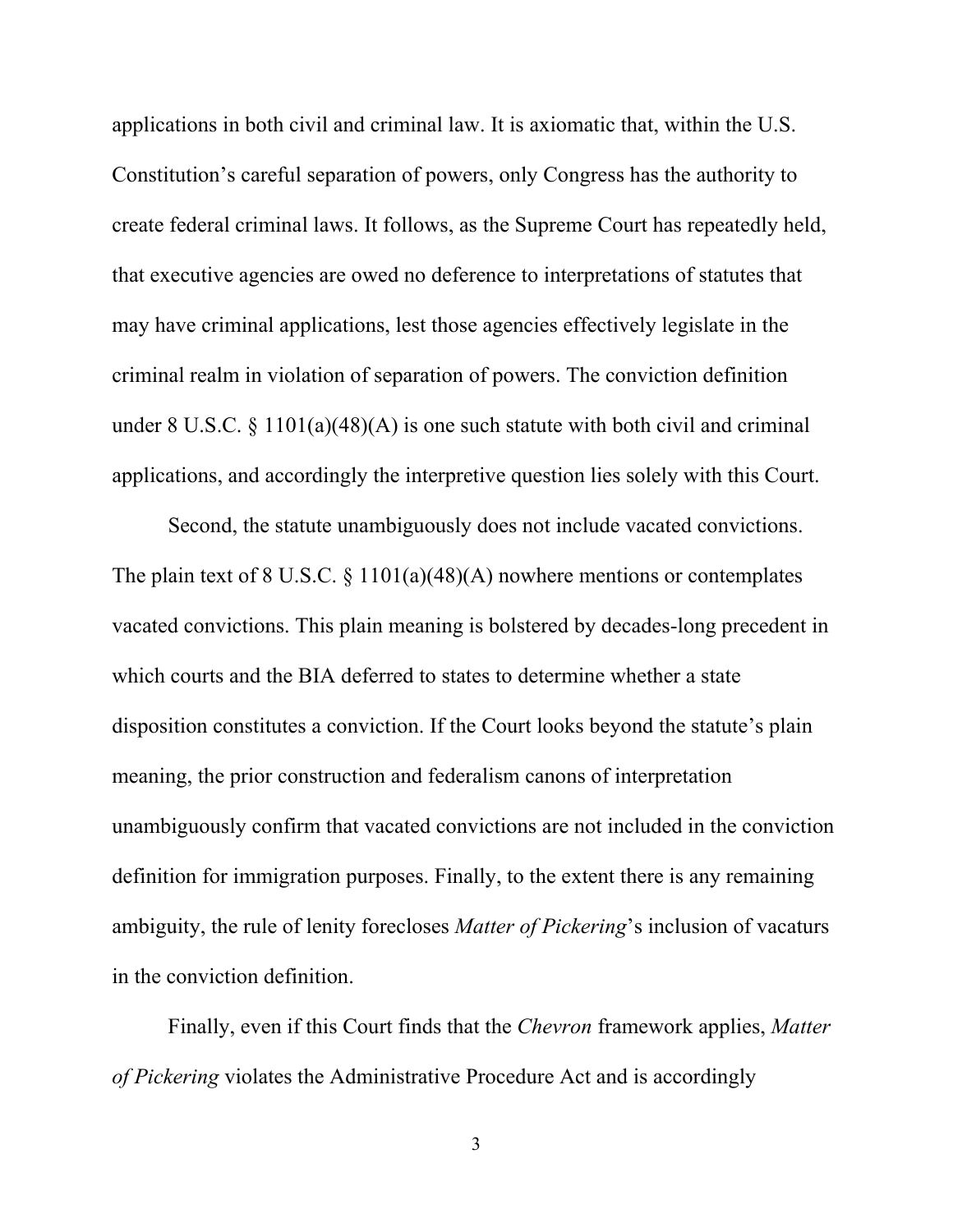unreasonable at *Chevron* step two. Indeed, the BIA failed to consider relevant factors, including proper statutory construction and federalism principles prohibiting invading traditional state powers of defining criminal laws without clear congressional authority.

Accordingly, *Amici Curiae* urge this Court to vacate the BIA's erroneous interpretation of the conviction definition in *Matter of Pickering* and remand Mr. Siriboe's case.

#### <span id="page-10-1"></span><span id="page-10-0"></span>**II. ARGUMENT**

## **A. The BIA's Interpretation of the Conviction Definition Is Owed No Deference Because the Definition Has Both Civil and Criminal Applications.**

The Supreme Court has repeatedly held that, to preserve separation of powers, only Congress may write new criminal laws. *See United States v. Davis*, 139 S. Ct. 2319, 2323 (2019) ("Vague laws . . . hand off the legislature's responsibility for defining criminal behavior to unelected prosecutors and judges."). Accordingly, executive agencies are not entitled deference when interpreting statutes that may have criminal consequences. This Court must not defer to the BIA's interpretation of the INA's definition of conviction in *Matter of Pickering* because 8 U.S.C. § 1101(a)(48)(A) is a statute that has both civil and criminal applications.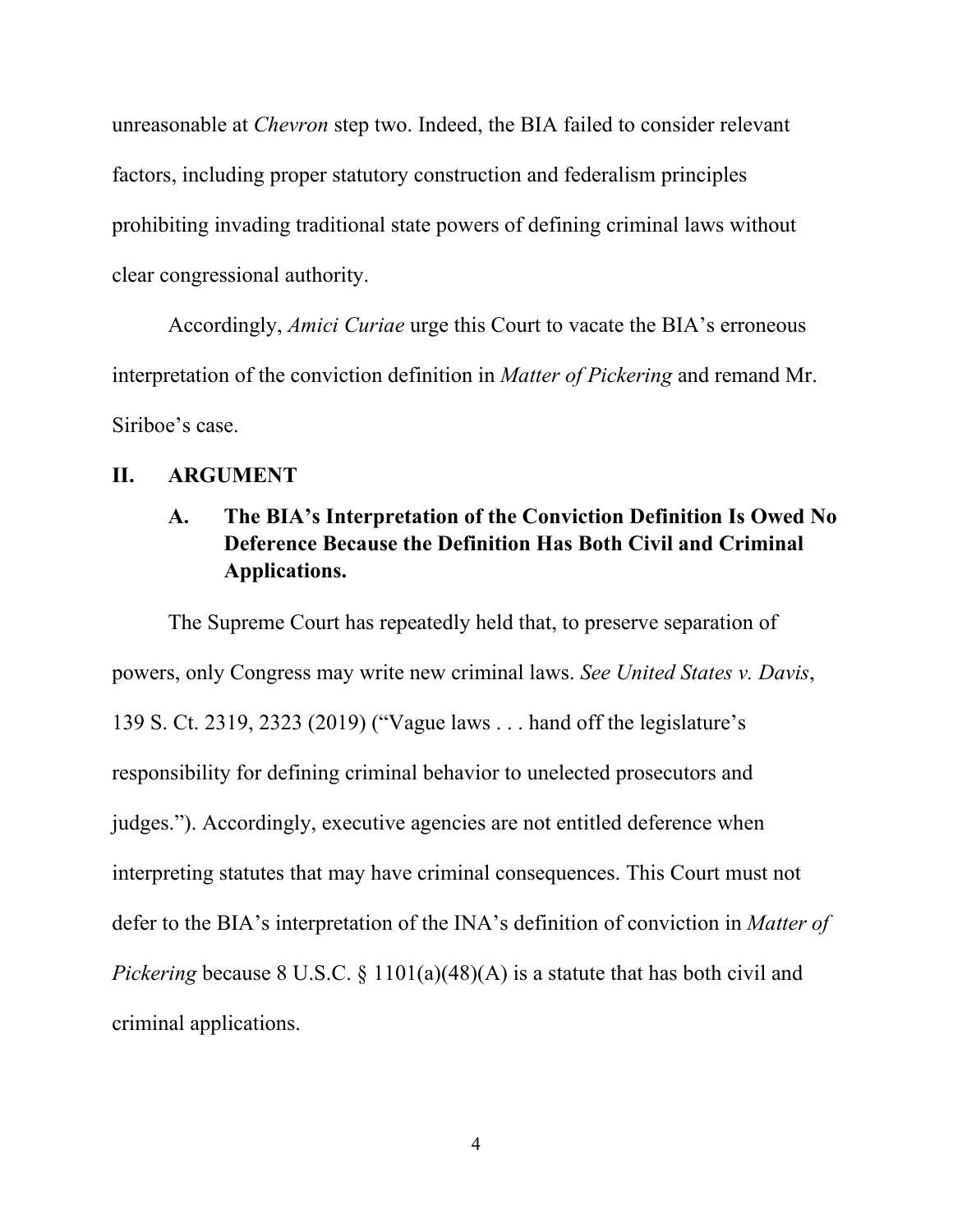## **1. Separation of powers principles preclude applying** *Chevron* **to agency interpretations of statutory provisions that have criminal applications.**

<span id="page-11-0"></span>It is axiomatic that the U.S. Constitution sets out "carefully defined limits" on the three branches of government, and that the separation of powers "must not be eroded." *INS v. Chadha*, 462 U.S. 919, 957–58 (1983). Within this separation of powers, Congress has the sole constitutional authority to define federal criminal offenses and prescribe criminal punishments. *See, e.g.*, *Wis. Cent. Ltd. v. United States*, 138 S. Ct. 2067, 2074 (2018) ("Congress alone has the institutional competence, democratic legitimacy, and (most importantly) constitutional authority to revise statutes in light of new social problems and preferences."); *Whalen v. United States*, 445 U.S. 684, 689 (1980) ("[W]ithin our federal constitutional framework . . . the power to define criminal offenses and to prescribe the punishments to be imposed upon those found guilty of them, resides wholly with the Congress.").

Consistent with these principles, the Supreme Court has made clear that, while courts may defer to agency decisions in purely civil matters, courts should not defer to an agency's interpretation of a criminal statute. *See Abramski v. United States*, 573 U.S. 169, 191 (2014) ("[C]riminal laws are for courts, not for the Government, to construe."); *United States v. Apel*, 571 U.S. 359, 369 (2014) ("[W]e have never held that the Government's reading of a criminal statute is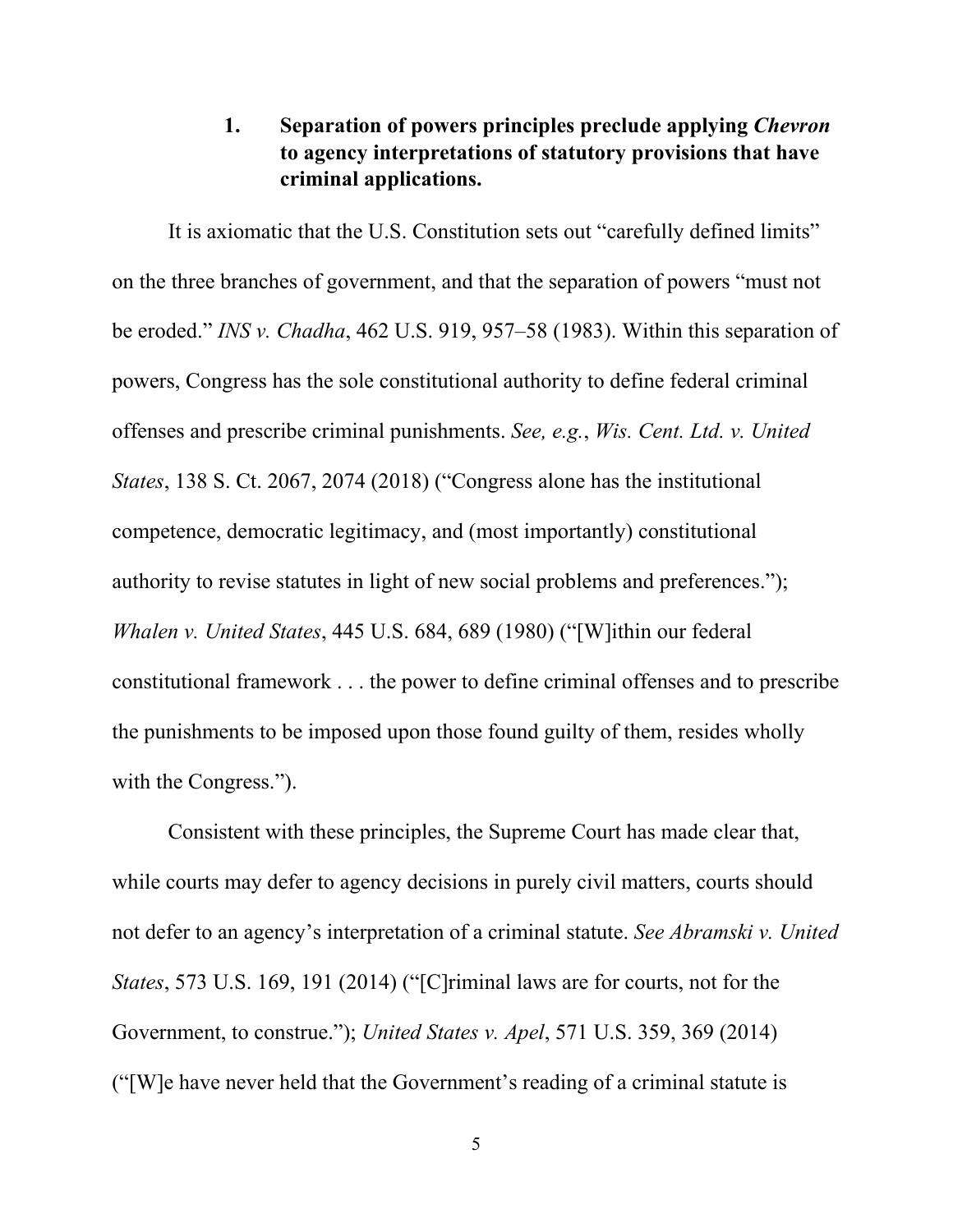entitled to any deference."). Such agency deference is inappropriate for statutes with criminal consequences because it allows agencies, rather than Congress, the ability to effectively "create (and uncreate) new crimes at will." *Whitman v. United States*, 135 S. Ct. 352, 353 (2014) (Mem.). Thus, "Congress cannot, through ambiguity, effectively leave" its authority to define crimes "to the administrative bureaucracy." *Id.* at 354.

The same holds true for agency interpretations of statutes that have dual applications in the civil and criminal contexts. *See, e.g.*, *United States v. Thompson/Ctr. Arms Co.*, 504 U.S. 505, 517–18 (1992). In *Thompson*, a plurality of the Supreme Court declined to grant *Chevron* deference to the Bureau of Alcohol, Tobacco and Firearms ("ATF"), even though the statute at issue was a civil tax law. *Id.* In so doing, the Court reasoned that the *Chevron* framework did not apply and thus that deference was inappropriate because the statute had both civil and "criminal applications." *Id.*; *see also Valenzuela Gallardo v. Barr*, 968 F.3d 1053, 1059–62 (9th Cir. 2020) (discussing the "serious constitutional concerns" of deferring to the BIA's interpretation of aggravated felony but reluctantly applying *Chevron* framework because it was bound by law of the case doctrine). *But see Aposhian v. Barr*, 958 F.3d 969, 982–84 (10th Cir. 2020); *Guedes v. ATF*, 920 F.3d 1, 23–27 (D.C. Cir. 2019).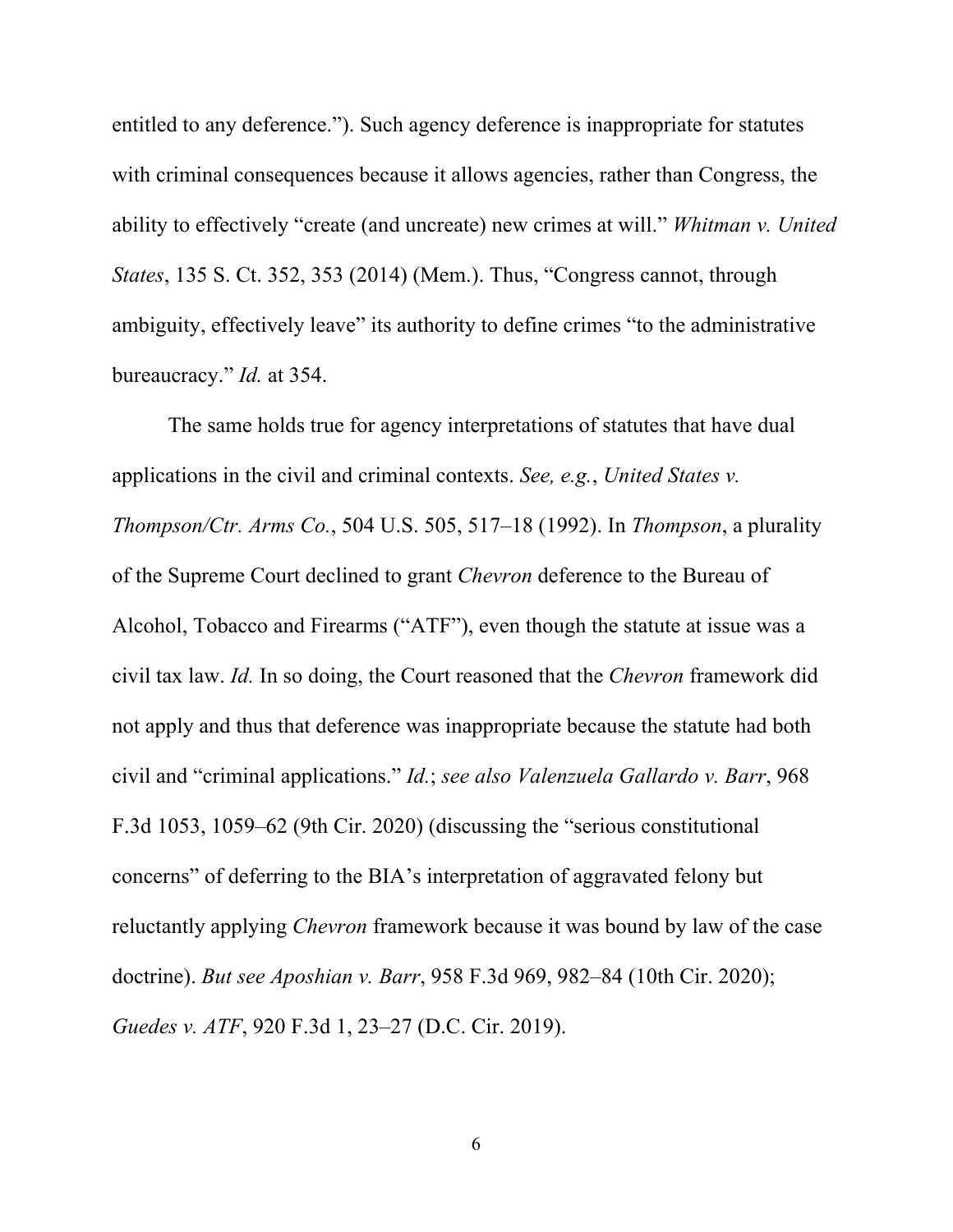The Supreme Court has specifically adopted this reasoning to the immigration context. For example, the Court has never applied the *Chevron*  framework when reviewing the BIA's construction of the INA's aggravated felony provisions, which are also dual application.[3](#page-13-0) And in *Leocal v. Ashcroft*, the Court declined to apply the *Chevron* framework to the BIA's interpretation of the "crime of violence" aggravated felony ground, 18 U.S.C. § 16; 8 U.S.C. § 1101(a)(43)(F), and whether a driving under the influence conviction categorically constitutes an aggravated felony. 543 U.S. 1, 5 n.2, 11 n.8 (2004). The Court emphasized that although it was interpreting  $\S$  16 in the deportation context—i.e., its civil application—§ 16 had both civil and criminal applications. *Id.* In light of the statute's dual application, the Court refused to defer to the BIA's interpretation of § 16 to ensure consistent interpretation of the provision in both the criminal and civil context.

*Chevron*'s inapplicability to dual application statutes flows in part from the need for courts to consistently interpret statutes. Given that the *Chevron*

<span id="page-13-0"></span><sup>3</sup> *See Moncrieffe v. Holder*, 569 U.S. 184, 206 (2013) (overturning BIA's interpretation regarding scope of aggravated felony definition without referencing *Chevron*); *Carachuri-Rosendo v. Holder*, 560 U.S. 563, 566 (2010) (same); *Torres v. Lynch*, 578 U.S. 452, 454 (2014) (determining scope of what constitutes an "aggravated felony" without referencing *Chevron*); *Kawashima v. Holder*, 565 U.S. 478, 482–90 (2012) (same); *Nijhawan v. Holder*, 557 U.S. 29, 33–43 (2009) (same); *Gonzales v. Duenas-Alvarez*, 549 U.S. 183, 188–94 (2007) (same); *Lopez v. Gonzales*, 549 U.S. 47, 50 (2006) (same).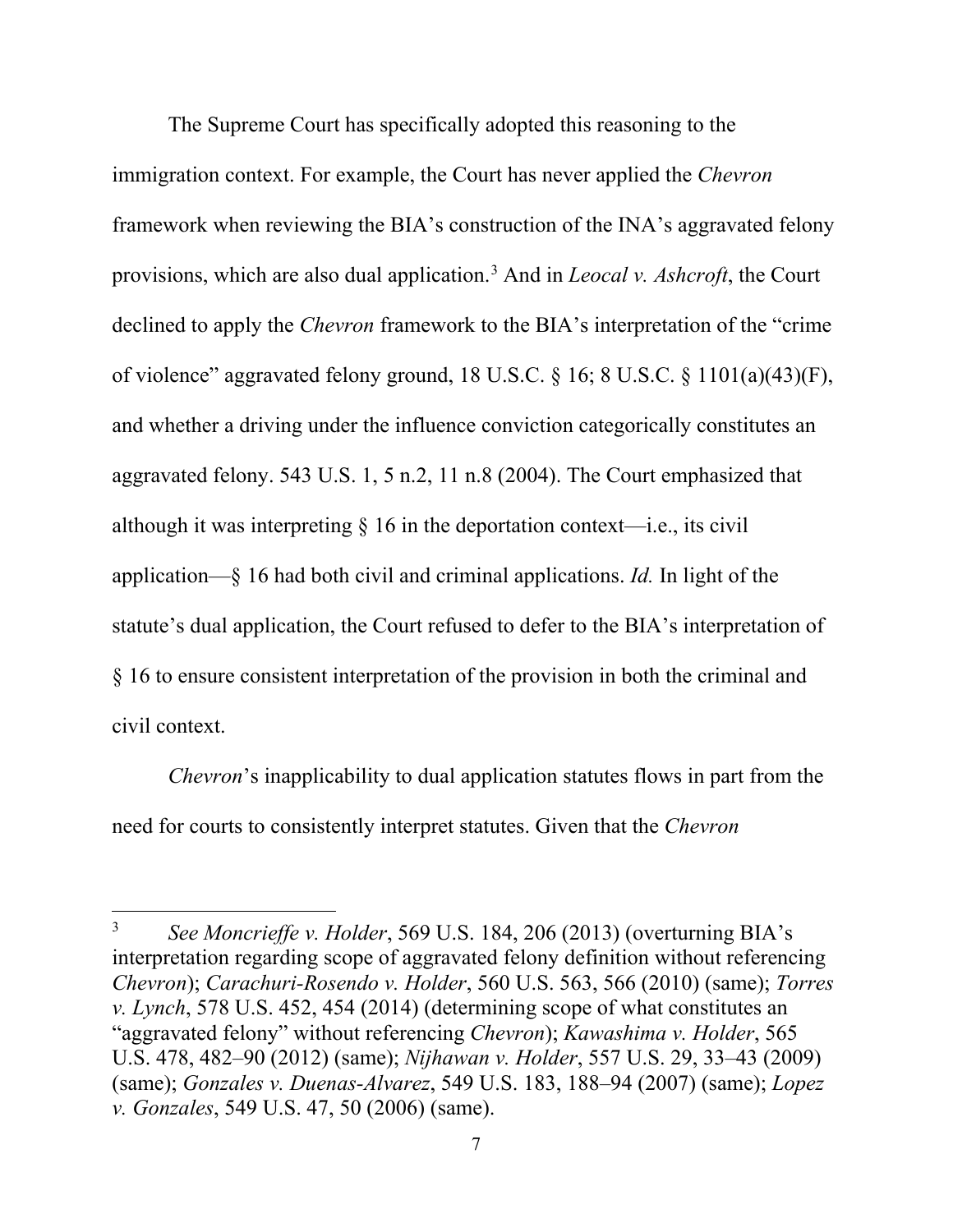framework applies to resolve statutory ambiguities in the civil context and the rule of lenity applies in criminal contexts, a court may interpret an ambiguous dual application statute differently in civil versus criminal contexts. Under *Chevron*, a court can resolve an ambiguous civil statute *against* an individual, *see, e.g.*, *Barnhart v. Walton*, 535 U.S. 212, 217–22 (2002) (deferring to Social Security Administration's interpretation of ambiguous statutory provisions against individual), whereas under the rule of lenity, a court must resolve a criminal statute's ambiguity *in favor* of the defendant, *Davis*, 139 at 2333. Because courts "must interpret . . . statute<sup>[s]</sup> consistently, whether [they] encounter its application in a criminal or noncriminal context," the *Chevron* framework must yield to the rule of lenity in ambiguous dual application statutes. *Leocal*, 543 U.S. 1, 11 n.8; *see also United States v. Santos*, 553 U.S. 507, 522 (2008) ("The meaning of words in a statute cannot change with the statute's application.") (superseded in other part by statute).<sup>[4](#page-14-0)</sup> Accordingly, in light of the need for courts to consistently interpret statutes, federal agencies not authorized to interpret criminal statutes receive no deference when interpreting statutes with dual applications.

<span id="page-14-0"></span><sup>4</sup> Neither *United States v. O'Hagan*, 521 U.S. 642 (1997), nor *Babbit v. Sweet Home Chapter, Communities for Great Ore*, 515 U.S. 687 (1995) alter this analysis. Neither of those decisions involved immigration matters, and both involve instances where Congress has delegated to agencies the authority to proscribe criminal offenses. By contrast, Congress did not delegate criminal lawmaking authority to the Attorney General in the INA. *See* 8 U.S.C. § 1103(a).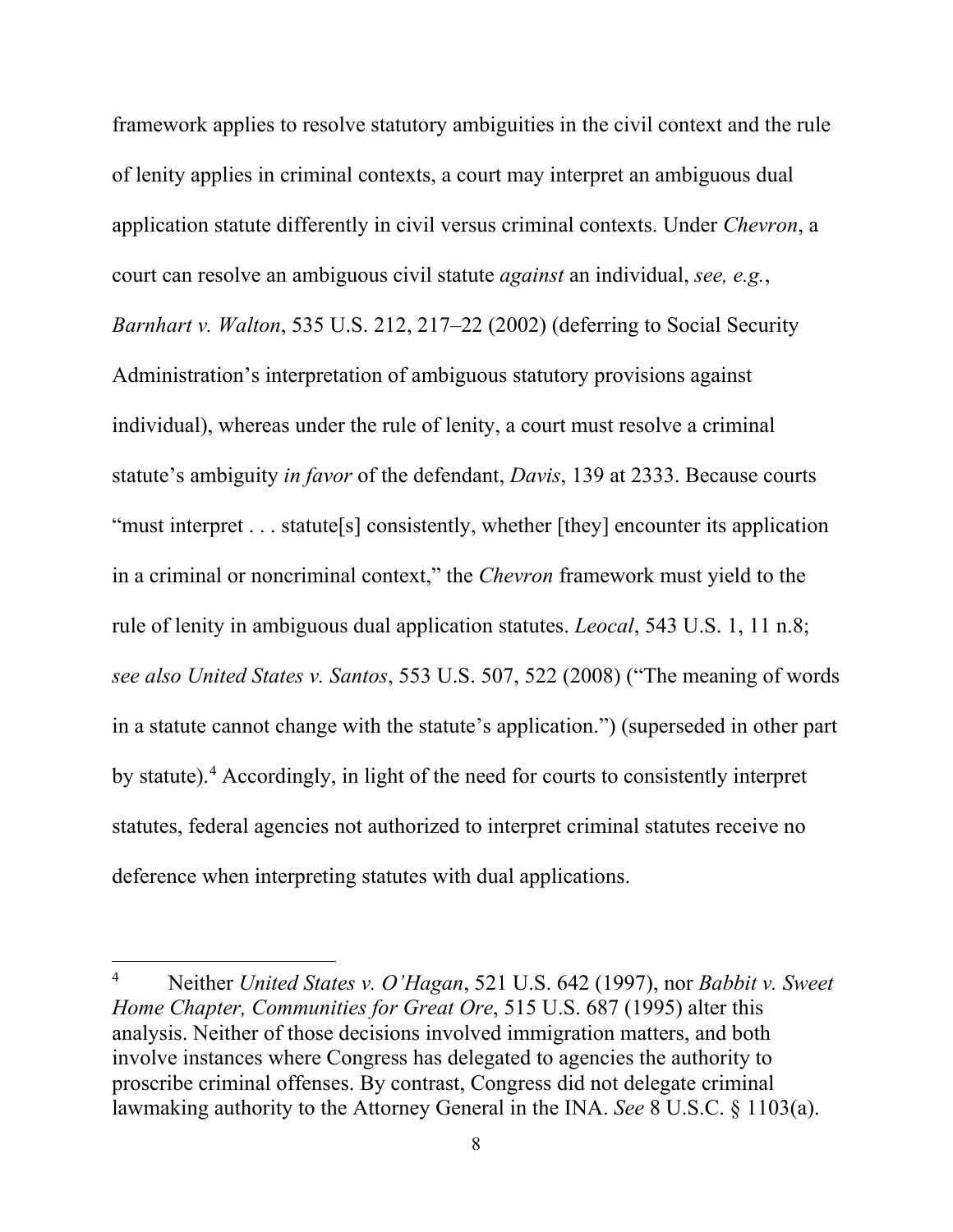Thus, applying the *Chevron* two-step framework to agency interpretations of dual application statutes violates separation of powers principles and is, accordingly, impermissible. Only courts, not executive agencies, can interpret such statutes.

## <span id="page-15-0"></span>**2. The INA's definition of conviction has dual applications, and thus the** *Chevron* **two-step framework does not apply to the BIA's interpretation of 8 U.S.C. § 1101(a)(48)(A).**

The conviction definition in the INA has both civil and criminal consequences. In the civil context,  $8 \text{ U.S.C.} \$   $1101(a)(48)$  attaches consequences such as deportation. For example, a noncitizen who was admitted into the United States but is subsequently deemed to have been convicted of a crime involving moral turpitude ("CIMT") is deportable,  $8 \text{ U.S.C.} \$ §  $1227(a)(2)(A)(i)$ , and ineligible for certain forms of discretionary relief, *see, e.g.*, *id.* § 1182 (rendering noncitizens with CIMTs inadmissible and disqualified from certain forms of relief). Once deported, that noncitizen is permanently barred from re-entering the country. *Id.*  $§ 1182(a)(9)(A).$ 

The conviction definition also has criminal applications. Under 8 U.S.C. § 1326, a noncitizen is guilty of unlawful reentry if that person, subject to certain exceptions, "has been denied admission, excluded, deported, or removed or has departed the United States while an order of exclusion, deportation, or removal is outstanding," and subsequently reenters the country. *Id.* § 1326(a). A noncitizen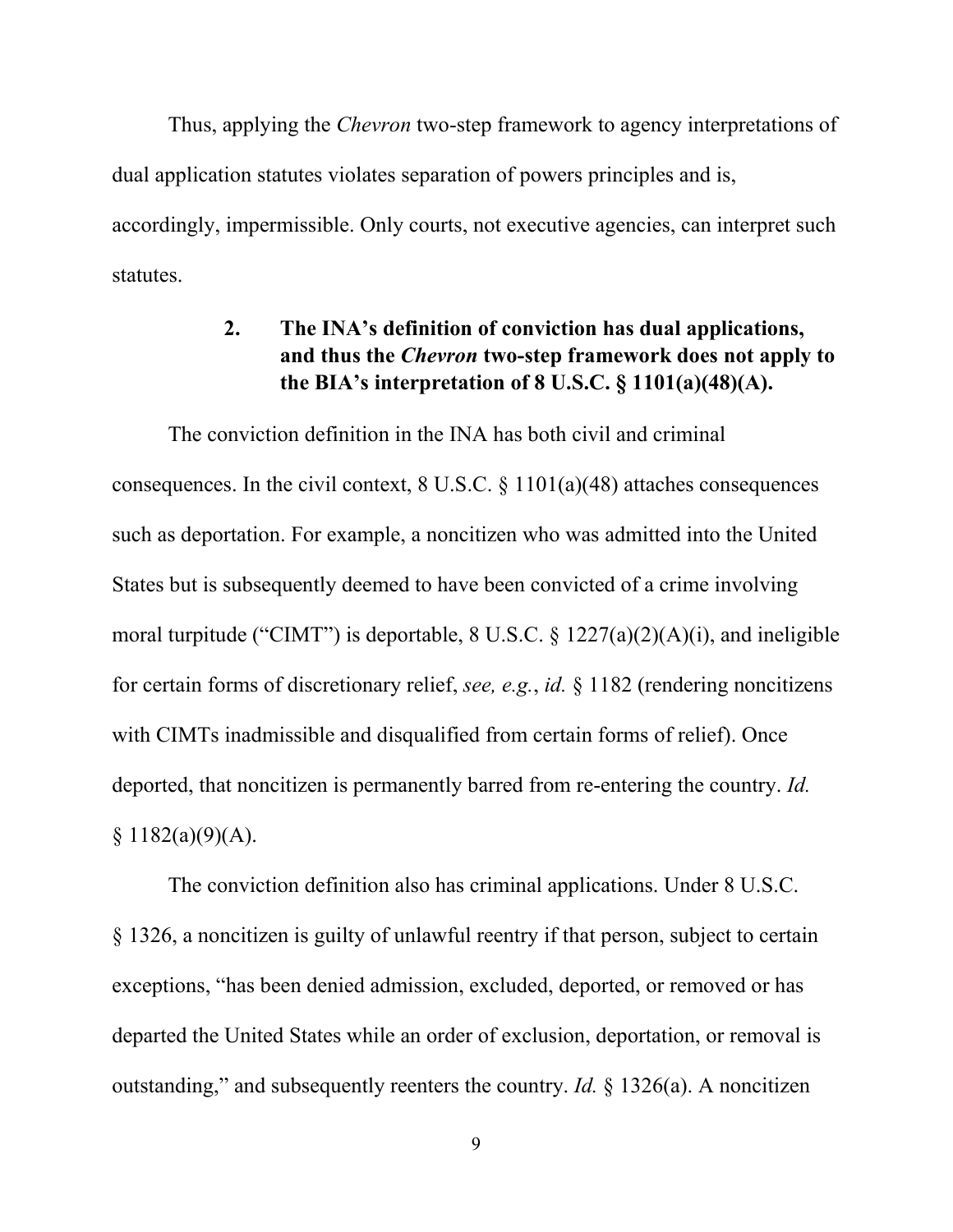may be sentenced to a maximum of two years for this offense. *Id*. But that sentence increases if the noncitizen was removed subsequent to certain convictions. Individuals who were ordered removed "subsequent to a conviction for commission of an aggravated felony" are subject to a maximum twenty-year sentence rather than the default maximum two-year sentence. *Id.* § 1326(b)(2). Similarly, the maximum penalty increases to ten years for noncitizens who were removed "subsequent to a conviction for commission of three or more misdemeanors involving drugs, crimes against the person, or both, or a felony (other than an aggravated felony)." *Id.*  $\S 1326(b)(1)$ .<sup>[5](#page-16-0)</sup> The INA thus attaches "criminal penalties" based on the conviction definition. *Id.* § 1326(b).

Because the INA's conviction definition has dual civil and criminal applications, the *Chevron* framework does not apply to grant any deference to the BIA's interpretation. Indeed, deference to an executive agency on this interpretive question with serious criminal consequences broaches the careful delineation of power between the branches.

<span id="page-16-0"></span><sup>&</sup>lt;sup>5</sup> The conviction definition at 8 U.S.C.  $\S$  1101(a)(48) applies in both the immigration context (e.g. 8 U.S.C. §§ 1227, 1228, 1182) and the criminal context (i.e., 8 U.S.C. § 1326). That is so because § 1101 is the definitional provision of the INA that defines terms, including conviction, as used throughout the INA. 8 U.S.C. § 1101 (defining terms "[a]s used in this chapter," Title 8, Chapter 12 of the United States Code, which includes inter alia 8 U.S.C. §§ 1227, 1228, 1182, and 1326).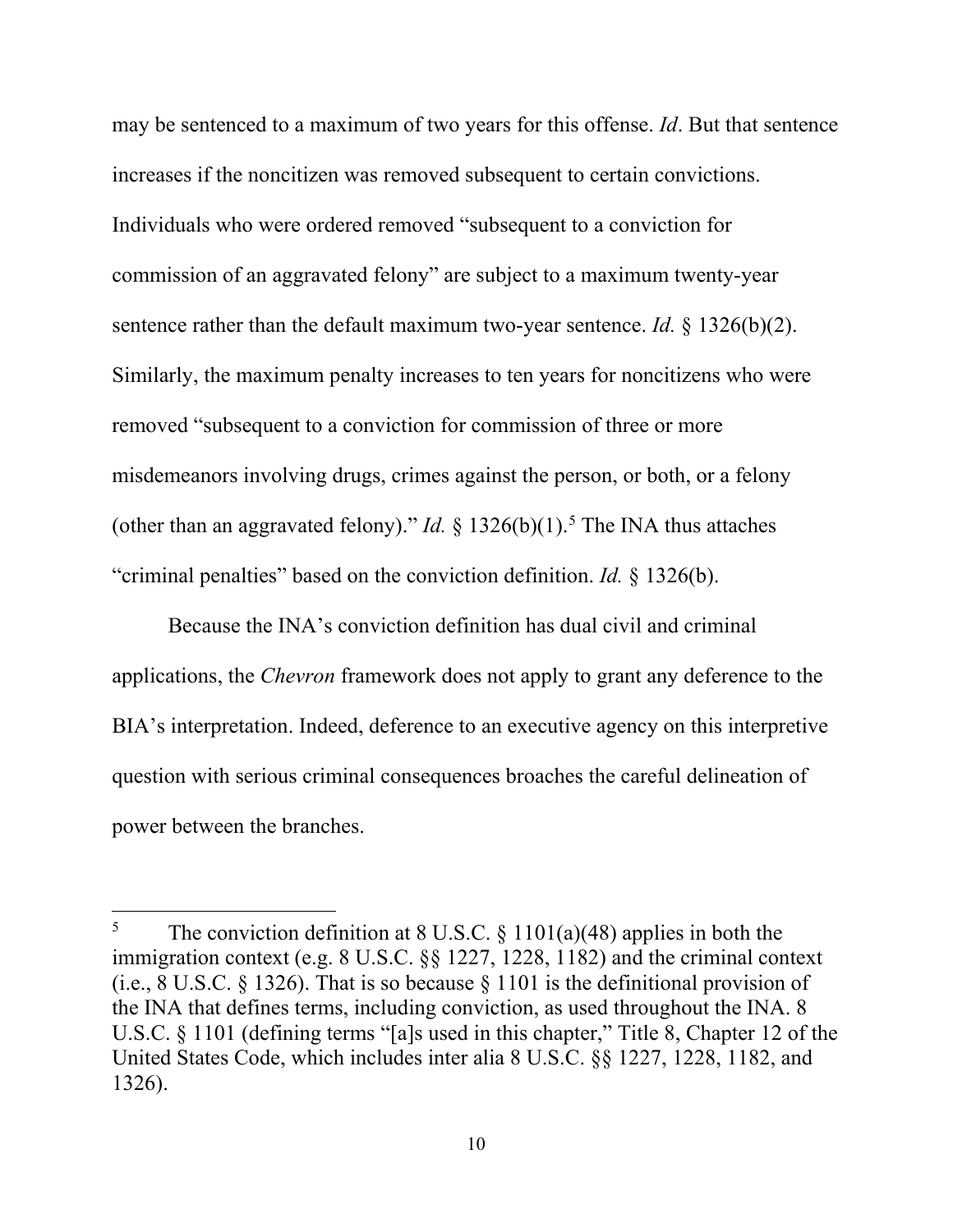While this Court in *Saleh v. Gonzales*, 495 F.3d 17, 22 (2d. Cir. 2007), deferred to the BIA's interpretation of the conviction definition, that case should not control here. As a preliminary matter, *Saleh* is factually distinct. While *Saleh* involved an *amended* conviction and the noncitizen presented "no evidence or argument . . . identif[ying] any substantive or procedural defects in [his] conviction," *id.* at 20, the convictions at issue here undisputedly were vacated pursuant to a state law that allows for vacatur only when the "judgement was obtained in violation of a right of the defendant under the constitution of this state or of the United States." Certified Administrative Record at 4. *Cf. Bd. of Educ. v. Schutz*, 290 F.3d 476, 483 n.7 (8th Cir. 2002) (declining to apply a circuit case where it was factually distinct). Moreover, *Saleh* inappropriately applied the *Chevron* framework without considering the dual application nature of the conviction definition. By focusing only on the civil consequences of the conviction definition without once mentioning the term's criminal application under § 1326, *Saleh* fails to give effect to the separation of powers concerns inherent in deferring to an executive agency's interpretation of a statute with criminal consequences. [6](#page-17-0)

<span id="page-17-0"></span><sup>6</sup> The Court similarly erred in applying the *Chevron* framework to the BIA's interpretation of the finality requirement for convictions in *Brathwaite v. Garland*, 3 F.4th 542, 547–48 (2d Cir. 2021), because it failed to consider the dual application nature of the term conviction.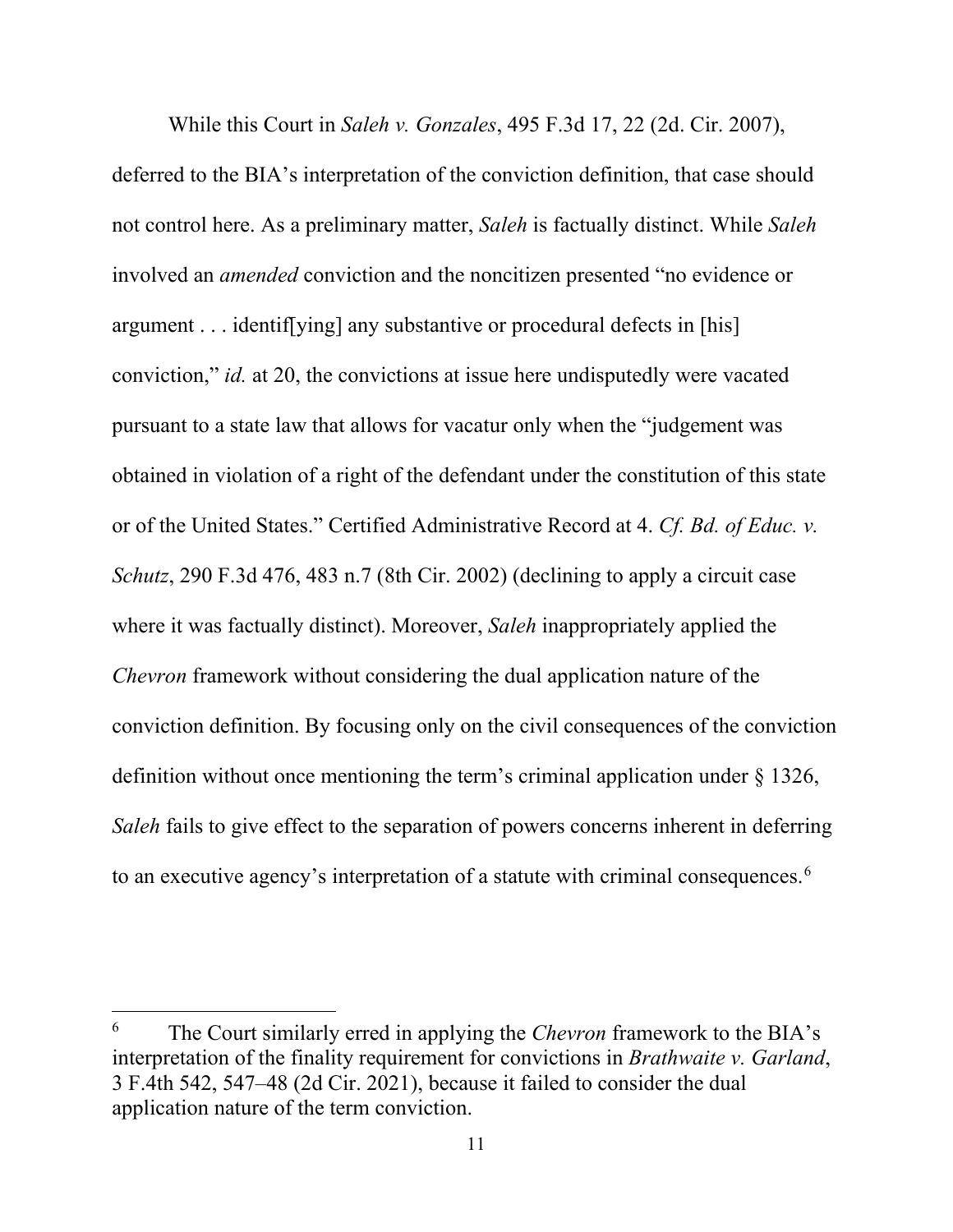Deference to the BIA's interpretation of the term conviction in this case and *Matter of Pickering* is erroneous because of the dual contexts in which the term applies and violates the constitutional mandate of separation of powers. Consequently, the *Chevron* framework does not apply to the Board's interpretation of 8 U.S.C. § 1101(a)(48). This Court accordingly must interpret the conviction definition without deference to *Matter of Pickering*.

#### <span id="page-18-0"></span>**B. The Conviction Definition Unambiguously Does Not Include Vacated Convictions under the Statute's Plain Meaning and Traditional Canons of Interpretation.**

Nowhere in the plain text of  $8$  U.S.C.  $\S$  1101(a)(48) does the statute contemplate vacated convictions in the conviction definition for immigration purposes. This plain meaning is bolstered by decades-long precedent deferring to states to determine whether a criminal disposition constitutes a conviction. Even beyond the statute's plain meaning, the prior construction and federalism canons of interpretation unambiguously confirm that the conviction definition does not include vacated convictions. Finally, to the extent there is any remaining ambiguity, the rule of lenity forecloses *Matter of Pickering*'s interpretation that the definition includes vacated convictions.

#### **1. The plain text of the statute excludes vacated convictions.**

<span id="page-18-1"></span>"Statutory construction begins with the plain text and, if that text is unambiguous, it usually ends there as well." *United States v. Razmilovic*, 419 F.3d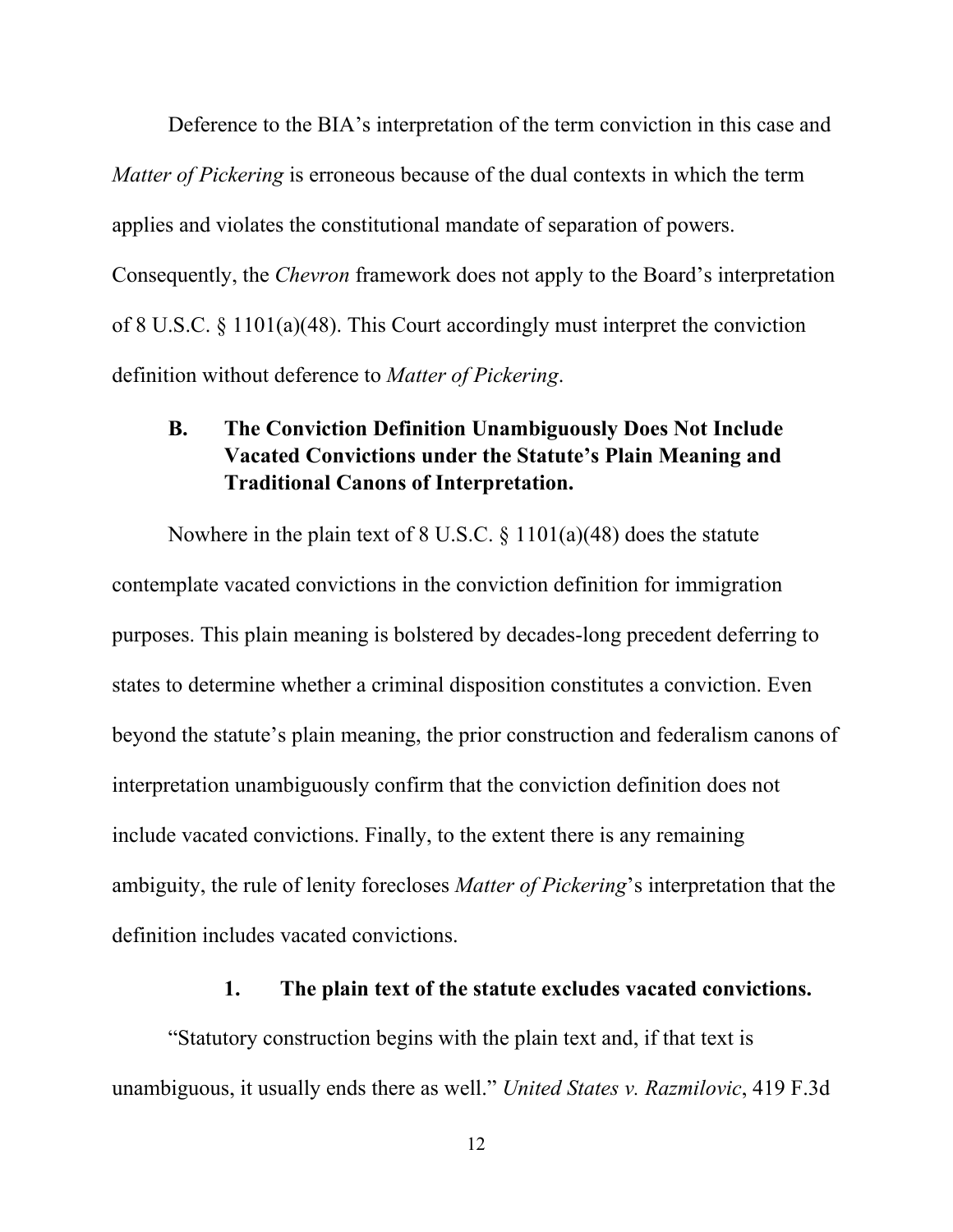134, 136 (2d Cir. 2005) (internal citation omitted). When language in the INA is unambiguous, courts do "not owe the BIA any deference in the interpretation" of a statute, even where the *Chevron* framework applies. *Centurion v. Sessions*, 860 F.3d 69, 77 (2d Cir. 2017).

On its face, § 1101(a)(48)(A) unambiguously does not include vacated convictions. The provision does not reference expunged or vacated convictions, and the plain meaning of the word "conviction" does not include dispositions that have been vacated. A conviction is defined as "legal proof or declaration of guilt." *Oxford Eng. Dictionary*, Conviction. Vacated convictions, however, "are invalid judgments that may not be used to establish . . . guilt." *Bravo-Fernandez v. United States*, 137 S. Ct. 352, 365 (2016). When a disposition can no longer be used to establish guilt, it is no longer a conviction. Thus, the plain text of the INA does not include vacated convictions, and this Court should not read vacated convictions into this statutory silence. *See Rotkiske v. Klemm*, 140 S. Ct. 355, 360–361 (2019) ("It is a fundamental principle of statutory interpretation that 'absent provision[s] cannot be supplied by the courts.'") (internal citation omitted).

## **2. Matter of Pickering's interpretation of conviction to include vacaturs erroneously departed from decades of settled practice.**

<span id="page-19-0"></span>The legislative and judicial history of the conviction definition supports this plain text reading. For decades prior to 1998, the Board and courts deferred to

13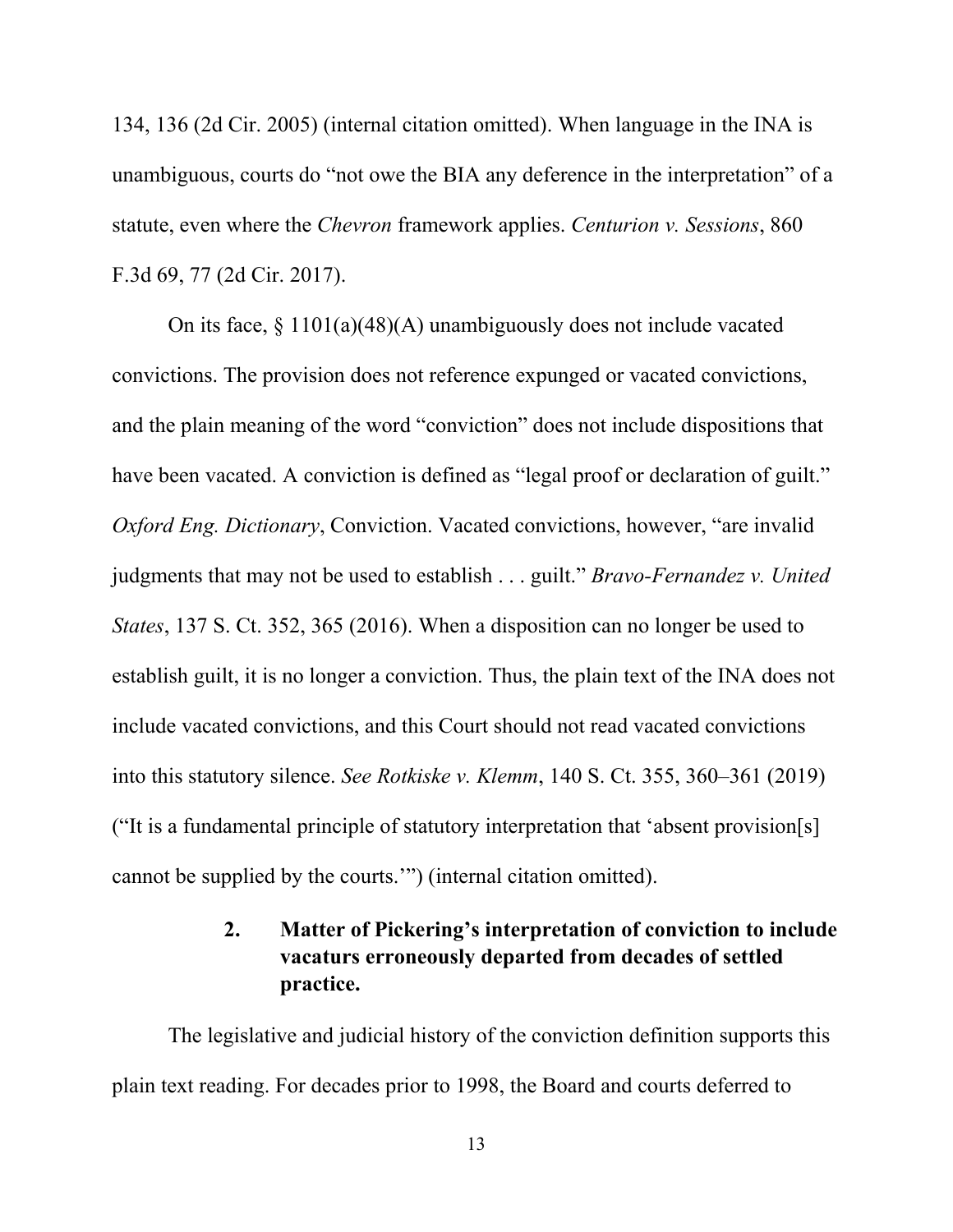states' determinations as to whether a state disposition was sufficiently final to trigger immigration consequences. *See* Philip L. Torrey, *Principles of Federalism and Convictions for Immigration Purposes*, 36 Immigr. & Nat'y L. Rev. 3, 9–17 (2016). Despite this long history, the Board in *Matter of Pickering* erroneously expanded the definition of conviction and eliminated deference to states' criminal laws. *See* 23 I. & N. Dec. at 624.

#### **i. Prior to 1998, well-established case law required immigration adjudicators to give full effect to state vacaturs of criminal convictions.**

<span id="page-20-0"></span>For most of the twentieth century, deference to the states was the keystone to interpreting convictions for federal immigration purposes. *See* Torrey, *supra*, at 10. Under this decades-long jurisprudence developed at common law, the Board and courts looked to a state's criminal procedure laws to determine whether the state deemed the criminal disposition sufficiently final and a conviction for state law purposes. *Id*. at 12. Only when a conviction was final in the state's eyes would immigration consequences attach. *Id*. at 10–11; *see also Pino v. Landon*, 349 U.S. 901, 901 (1955) (per curiam) (holding that a Massachusetts guilty file disposition had not "attained such finality as to support an order of deportation" under the INA).

In 1988, the Board sought to make the finality requirement compatible with differing laws across the states in *Matter of Ozkok*, 19 I. & N. Dec. 546, 550 (BIA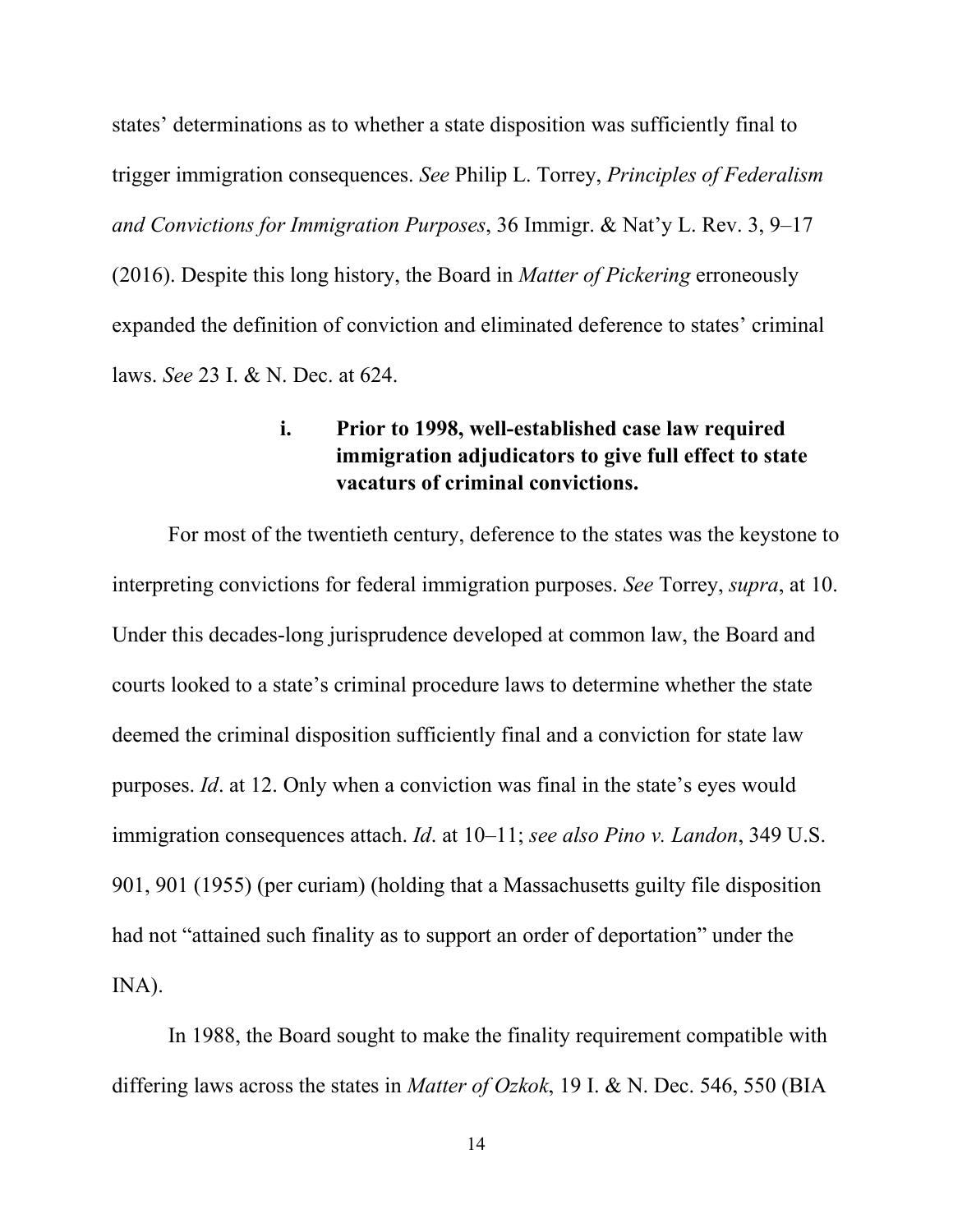1988). *Matter of Ozkok* enumerated three requirements for determining when a state disposition qualified as a conviction for immigration purposes: (i) a guilty finding; (ii) a court-ordered punishment; and (iii) sufficient finality such that no further proceedings were necessary to determine the individual's guilt or innocence. *Id.* at 551–52. The Board continued to affirm deference to the states. *Id.* at 551 (stating that, to test finality where adjudication of guilt is withheld, "further examination of the specific procedure used and the state authority under which the court acted will be necessary").

## **ii. The Illegal Immigration Reform and Immigrant Responsibility Act ("IIRAIRA") did not explicitly alter well-established case law recognizing state vacaturs of convictions.**

<span id="page-21-0"></span>In 1996, Congress codified the definition of a conviction for the first time in the INA through IIRAIRA. Nowhere in the statutory text or legislative history does Congress mention vacated convictions. *See* 8 U.S.C. § 1101(a)(48)(a); H.R. Conf. Rep. No.104-828, at 223–24 (1996) (hereinafter, "Conf. Rep."). In the wake of IIRAIRA, the Board departed from decades-long jurisprudence deferring to states' categorization of their criminal dispositions. *See, e.g.*, *Matter of Punu*, 22 I. & N. Dec. 224, 227 (BIA 1998). The Board based its erroneous interpretation of the conviction definition on an incomplete analysis of IIRAIRA's legislative history, determining that Congress intended to broaden the conviction definition beyond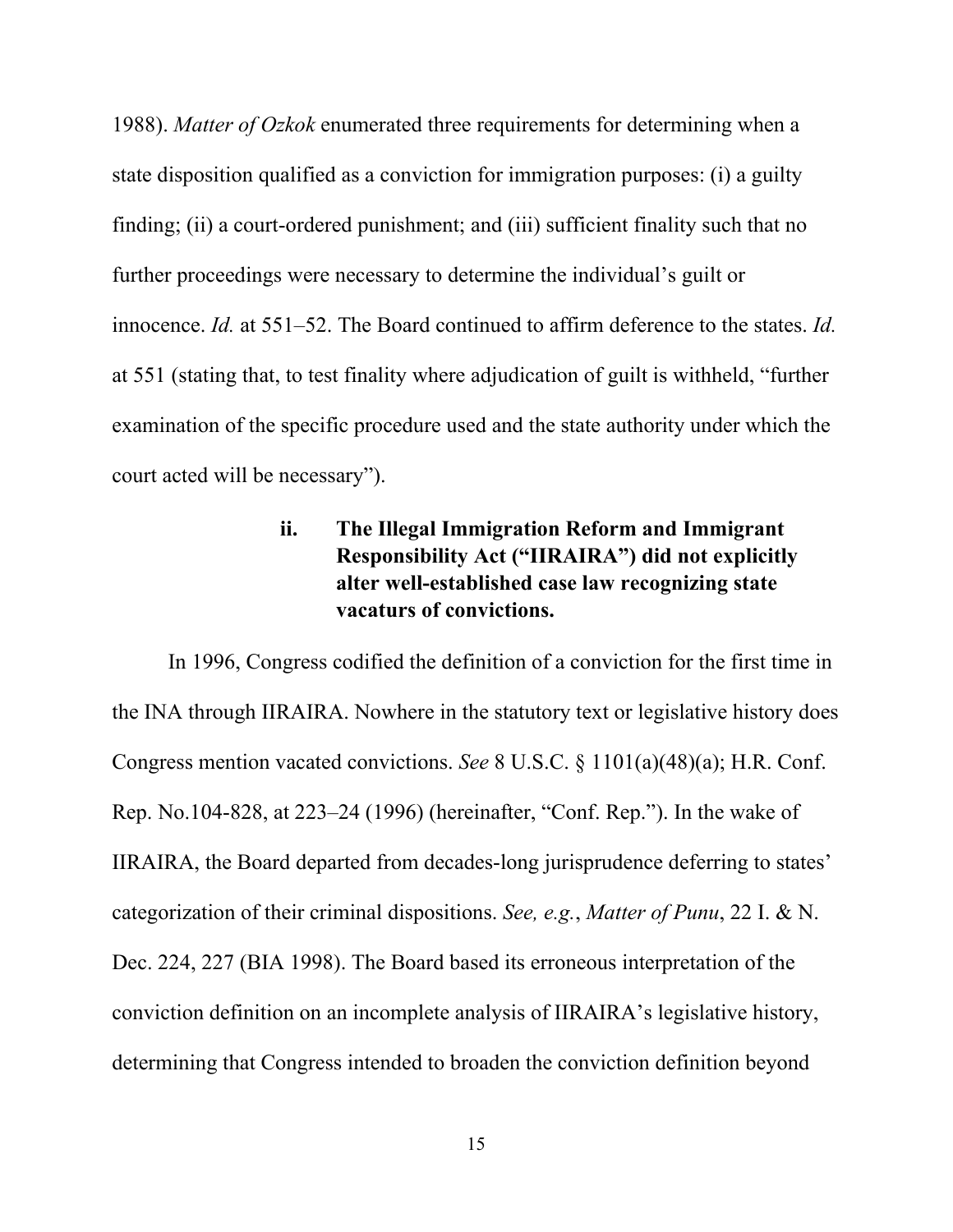what was laid out in *Matter of Ozkok*. *See Matter of Roldan-Santoyo*, 22 I. & N. Dec. 512, 518 (BIA 1999); *Punu*, 22 I&N Dec. at 227. However, the Board failed entirely to consider the text of the statute, apply appropriate statutory interpretation principles, or acknowledge the statute's silence as to vacaturs.

Had the Board done so, it would have recognized that Congress intended to retain the common-law definition and deference to state adjudications that courts had employed for decades. *See supra* Section II.B.2.i. Indeed, Congress adopted the first two prongs of the *Ozkok* test verbatim, and omitted only the third. *Compare* 8 U.S.C. § 1101(a)(48)(A), *with Matter of Ozkok*, 19 I. & N. Dec. at 551–52. As Congressional Committee Conference Reports demonstrate, Congress's focus in codifying the conviction definition without the third *Ozkok*  prong was limited to deferred adjudications. Conf*.* Rep. at 224. The Report stated that *Matter of Ozkok* "does not go far enough to address situations where a judgment of guilt or imposition of sentence is suspended, conditioned upon the [noncitizen's] good behavior." *Id.* The Report goes on to state that "[t]his new provision, by removing the third prong of *Ozkok*, clarifies Congressional intent that even in cases where adjudication is 'deferred,' the original finding or confession of guilt is sufficient to establish a 'conviction' for purposes of the immigration laws." *Id.* Thus, Congress did not express an intent to expand the definition of conviction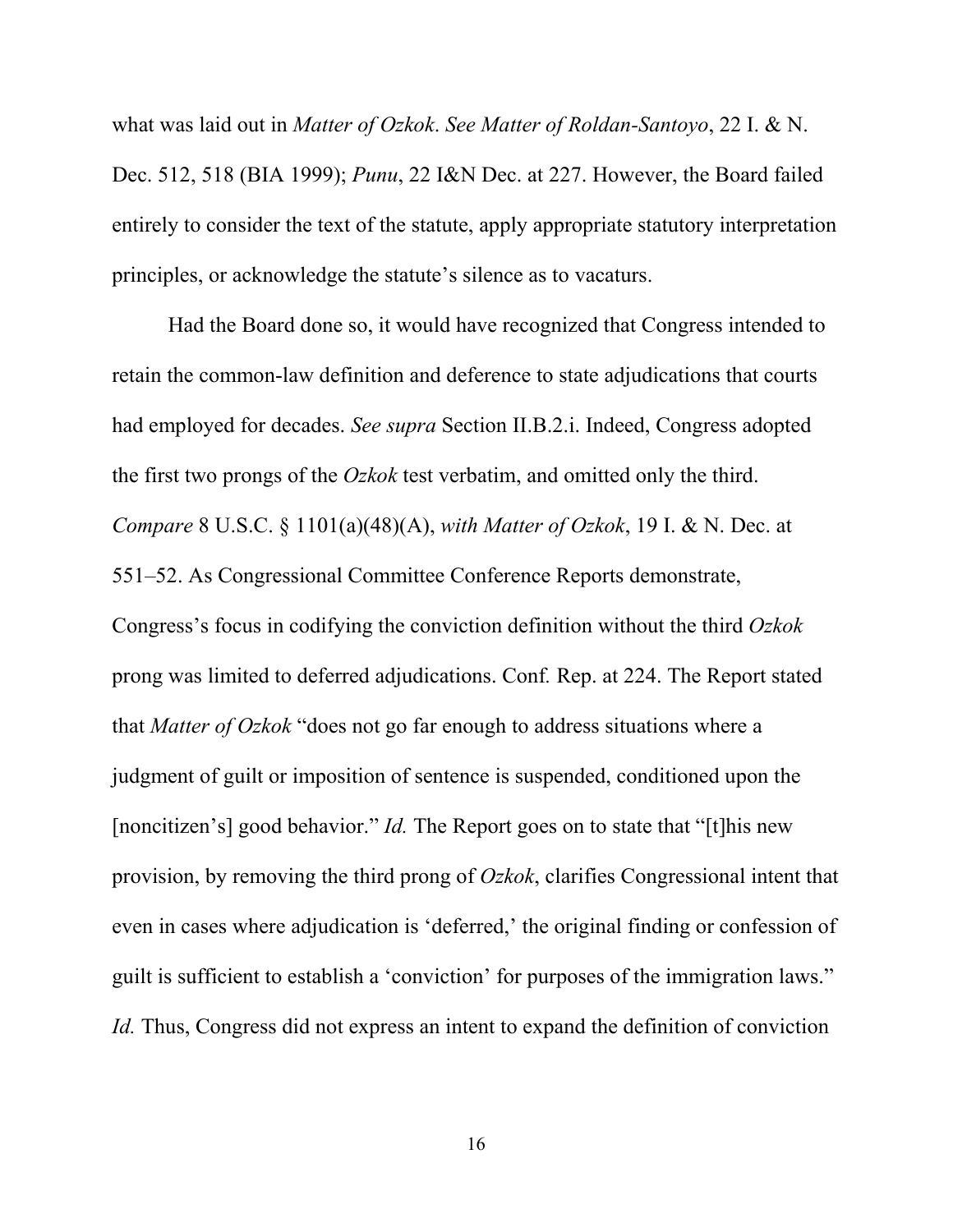except in this narrow class of deferred adjudication dispositions. Congress certainly did not intend to expand the conviction definition to vacated convictions.

Notwithstanding this absence of a clear statement in the statute and legislative history, in *Matter of Pickering*, the Board swept vacated convictions into the definition of conviction without congressional authorization. *See infra* Section II.B.4. In so doing, *Matter of Pickering* contravenes the Board and courts' long history of deferring to state criminal dispositions and Congress's intent to carefully circumscribe its definition of conviction.

#### **3. The prior-construction canon forecloses** *Matter of Pickering's* **interpretation of convictions.**

<span id="page-23-0"></span>Congress was aware of this decades-long jurisprudence when it defined convictions in the INA. Under the prior-construction canon of interpretation, "[w]hen the words of the Court are used in a later statute governing the same subject matter," courts should "give the words the same meaning in the absence of specific direction to the contrary." *Williams v. Taylor*, 529 U.S. 420, 434 (2000). Applied here, the prior-construction canon mandates that courts and immigration adjudicators adhere to the decades-long practice of deferring to states to give meaning to convictions.

In *Williams v. Taylor*, the Supreme Court sought to interpret the meaning of "failed to develop" under 28 U.S.C.  $\S$  2254(e)(2) of the Antiterrorism and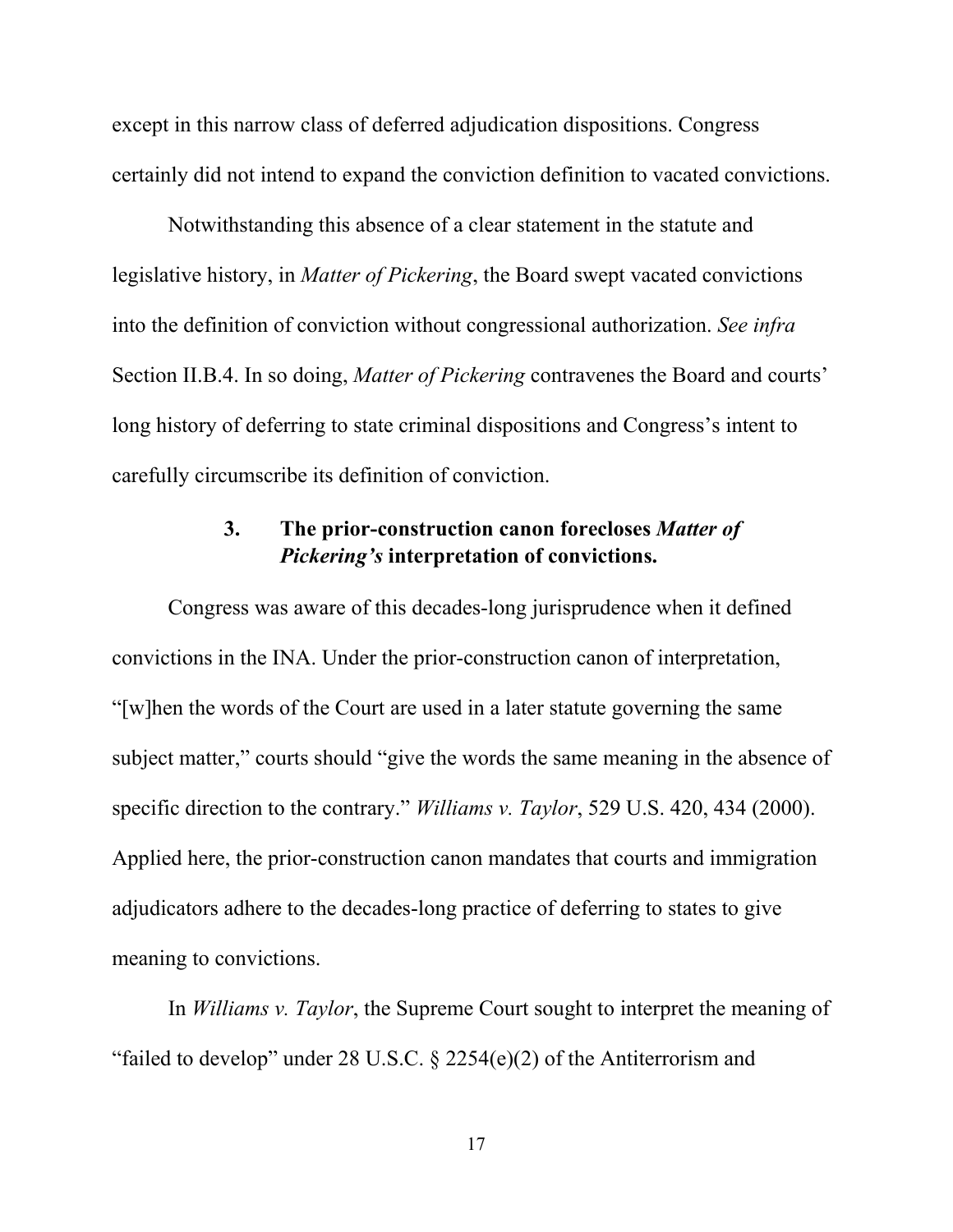Effective Death Penalty Act ("AEDPA"), to determine whether AEDPA bars an evidentiary hearing where the petitioner did not develop the factual basis of her claims in state court proceedings despite diligent efforts. *Williams*, 529 U.S. at 430. In holding that it does not, the Court emphasized that Congress's chosen language in § 2254(e)(2) "echoes" the language in a prior Supreme Court decision, *Keeney v. Tamayo-Reyes*, 504 U.S. 1, 8 (1992). *Williams*, 529 U.S. at 433. In *Keeney*, the Court considered a prisoner's "failure to develop material facts in state court" and held that the prisoner was required to meet a heightened standard of prejudice before receiving a hearing on his claim. 504 U.S. at 8*.* Applying the priorconstruction canon, the *Williams* Court concluded that, because § 2254(e)(2) mirrored the language of *Keeney*, "Congress intended to preserve at least" that aspect of *Keeney*'s holding. *Williams*, 529 U.S*.* at 433. The Court interpreted "failed to develop" accordingly. *Id.*

So too here. In setting forth the definition of a conviction in the INA in 1996, Congress adopted verbatim the first two prongs of *Matter of Ozkok*'s threepart test. *See supra* Section II.B.2.ii. In so doing, Congress demonstrated its intent to preserve at least one aspect of the decades-long meaning of conviction in the pre-1998 era: deference to states' own categorization of their criminal dispositions, including for vacated convictions. *See Alaska v. Native Vill. of Venetie Tribal Gov't*, 522 U.S. 520, 530–31 (1998) (holding that, where statutory text is "taken

18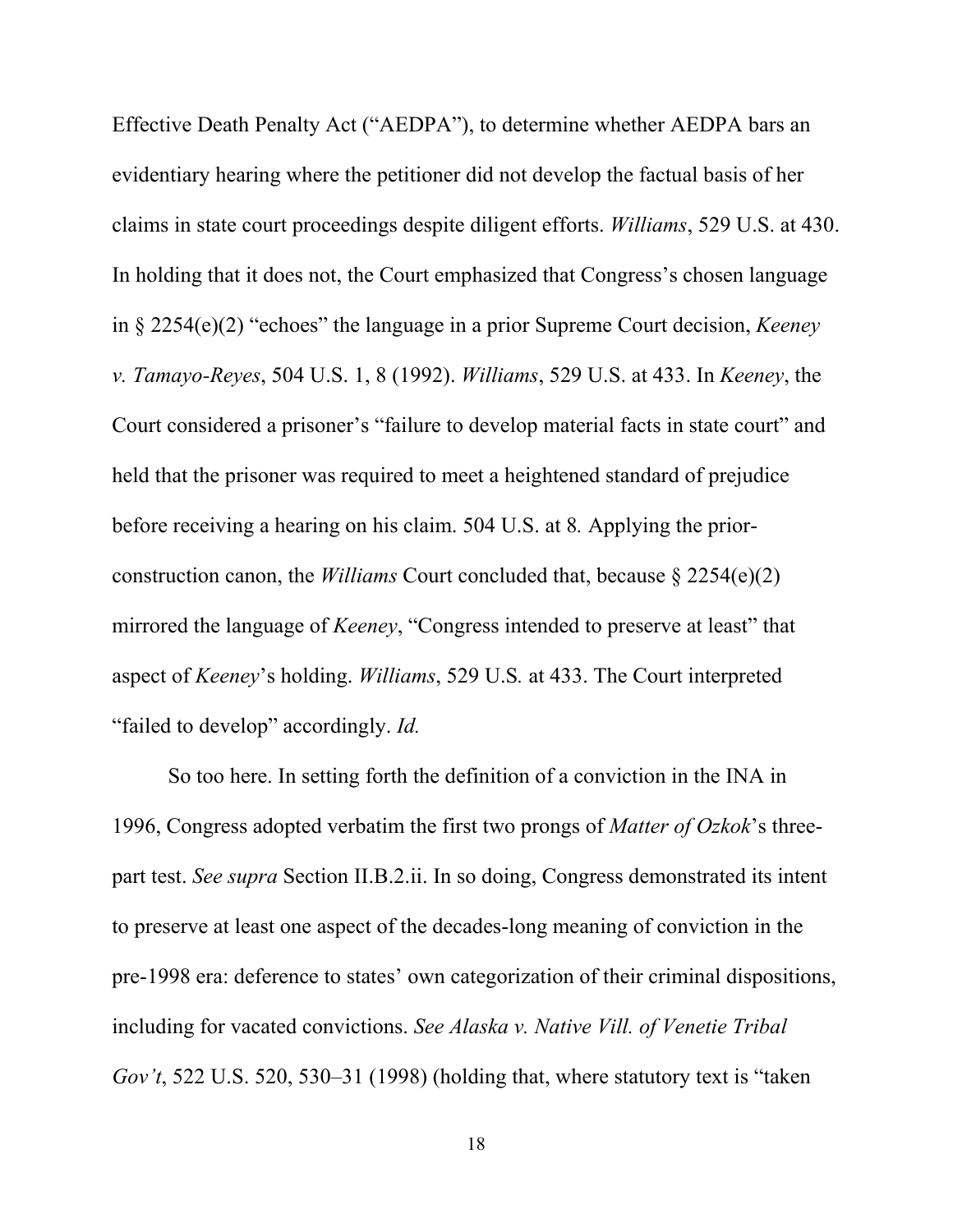virtually verbatim" from judicial precedent, Congress intended to codify such precedent).

Indeed, Congress's decision to omit only *Matter of Ozkok*'s third prong, which addressed deferred adjudications, and the legislative history surrounding this decision, demonstrate that Congress diverged from decades-long jurisprudence only in the narrow circumstance of deferred adjudications. As the Conference Report reveals, Congress believed that *Matter of Ozkok* "does not go far enough to address *situations where a judgment of guilt or imposition of sentence is suspended*, conditioned upon the [noncitizen's] future good behavior." Conf. Rep. at 223–24 (emphasis added). Thus, "[t]his new provision, by removing the third prong of *Ozkok*, clarifies Congressional intent that even in cases where adjudication is 'deferred,' the original finding or confession of guilt is sufficient to establish a conviction for purposes of the immigration laws." *Id.*

"[T]here is no basis in the text" of  $\S$  1101(a)(48)(A) "to believe that Congress" understood conviction to include vacaturs. *Williams*, 529 U.S. at 433. Instead, the prior-construction canon dictates that the previous regime of deference to state dispositions, including for vacated convictions, remains in effect.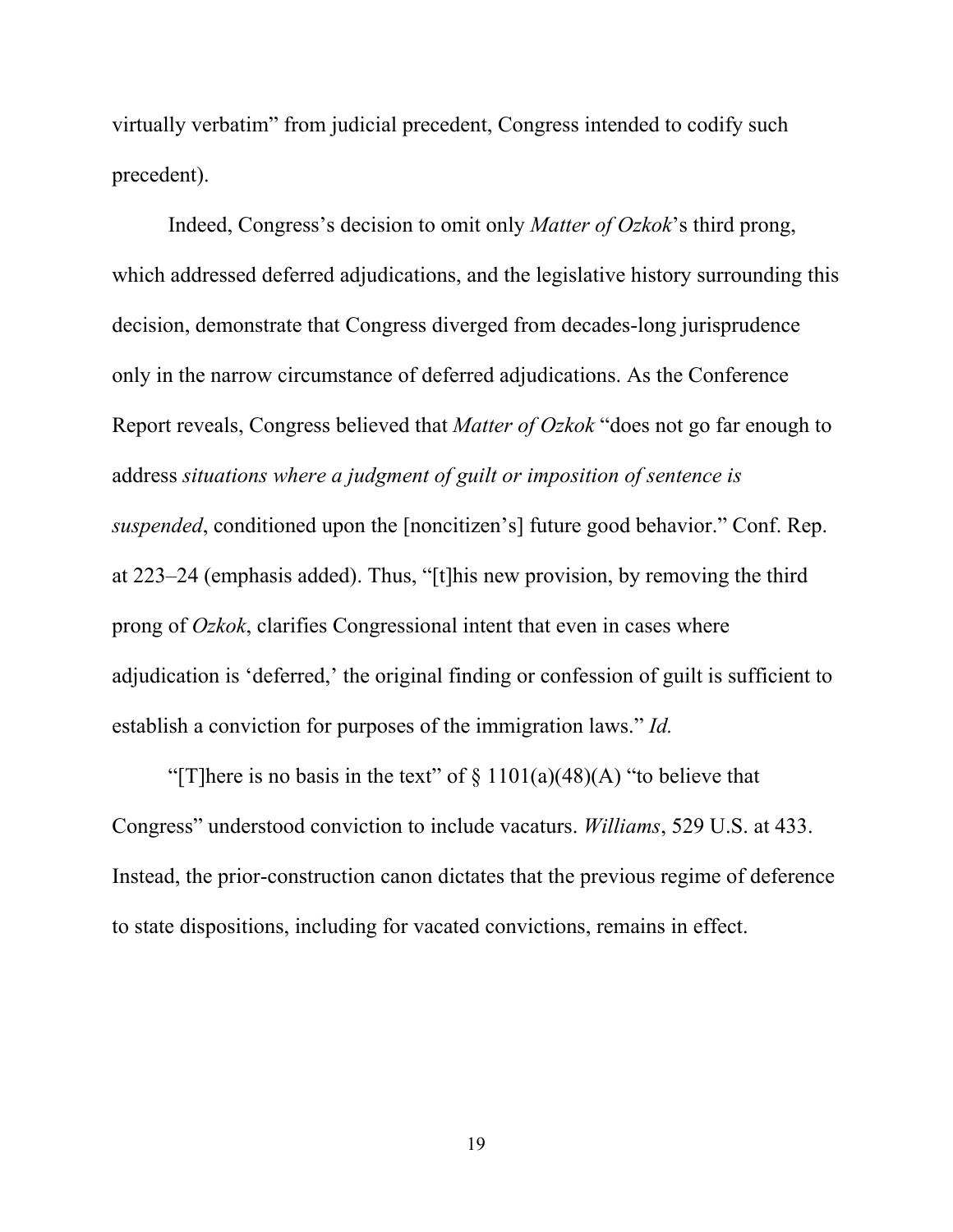#### **4. The federalism canon forecloses** *Matter of Pickering's*  **inclusion of vacated convictions in the conviction definition.**

<span id="page-26-0"></span>The Constitution reserves any powers not specifically enumerated to the federal government for the states. *See* U.S. Const. amend. X, § 8. These state police powers are "deeply ingrained in our constitutional history." *United States v. Morrison*, 529 U.S. 598, 618 n.8 (2000). States' police powers must not be disturbed without an "unmistakably clear" statement of intent from Congress. *Gregory v. Ashcroft*, 501 U.S. 452, 452 (1991).

*Matter of Pickering*'s inclusion of vacaturs in the conviction definition dramatically infringes on a quintessential state police power: the states' inherent sovereignty over their criminal laws. Because Congress did not clearly state its intention to alter this balance of federal and state power, *Matter of Pickering* violates federalism norms and, therefore, this Court should overturn *Matter of Pickering*.

#### **i. Vacating state convictions falls squarely within the states' constitutional police powers over their criminal laws.**

<span id="page-26-1"></span>It is axiomatic that states are sovereign with respect to the enforcement of their own criminal laws. *Heath v. Alabama*, 474 U.S. 82, 89 (1985). Inherent in states' sovereignty over their criminal laws is the power, as the Supreme Court has repeatedly recognized, "to determine what shall be an offense against its authority

20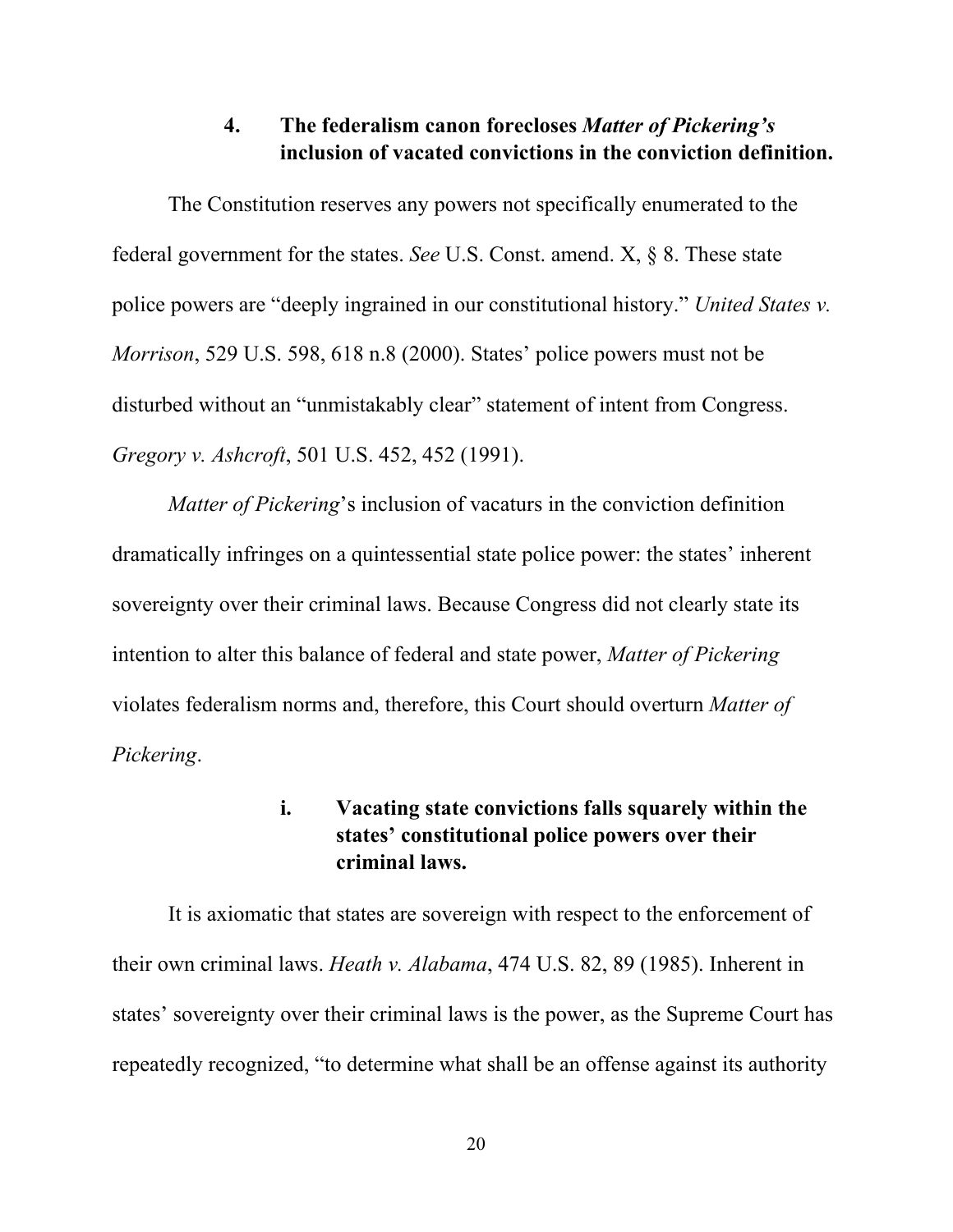and to punish such offenses." *Id.*; *see also United States v. Lopez*, 514 U.S. 549, 561 n.3 (1995) ("Under our federal system, the States possess primary authority for defining and enforcing the criminal law.") (internal quotation marks and citation omitted). The authority to define offenses and convictions under state law are essential state functions that do not fall within any enumerated Congressional power and therefore are "legislative power[s] . . . reserved for the States, as the Tenth Amendment confirms." *Murphy v. NCAA*, 138 S. Ct. 1461, 1476 (2018); *see also Hayden v. Pataki*, 449 F.3d 305, 327 (2d Cir. 2006) ("It is undisputed that '[u]nder our federal system, the States possess primary authority for defining and enforcing the criminal law.' The Supreme Court has acknowledged and restated on numerous occasions 'the States' sovereign power to punish offenders.'") (internal citations omitted).

Accordingly, the regulation of punishment for state convictions is squarely within the states' police powers. By continuing to treat a vacated disposition as a conviction and by attaching serious consequences to that determination, *Matter of Pickering* impermissibly overrides states' police power over criminal convictions rendered through their court systems.<sup>[7](#page-27-0)</sup>

 $\overline{\phantom{a}}$ 

<span id="page-27-0"></span>*Matter of Pickering* similarly frustrates rehabilitative initiatives undertaken by states to remove post-conviction barriers to employment, another state police power. *See Concerned Home Care Providers Inc. v. Cuomo*, 783 F.3d 77, 85 (2d Cir. 2015) ("States have traditionally possessed broad authority under their police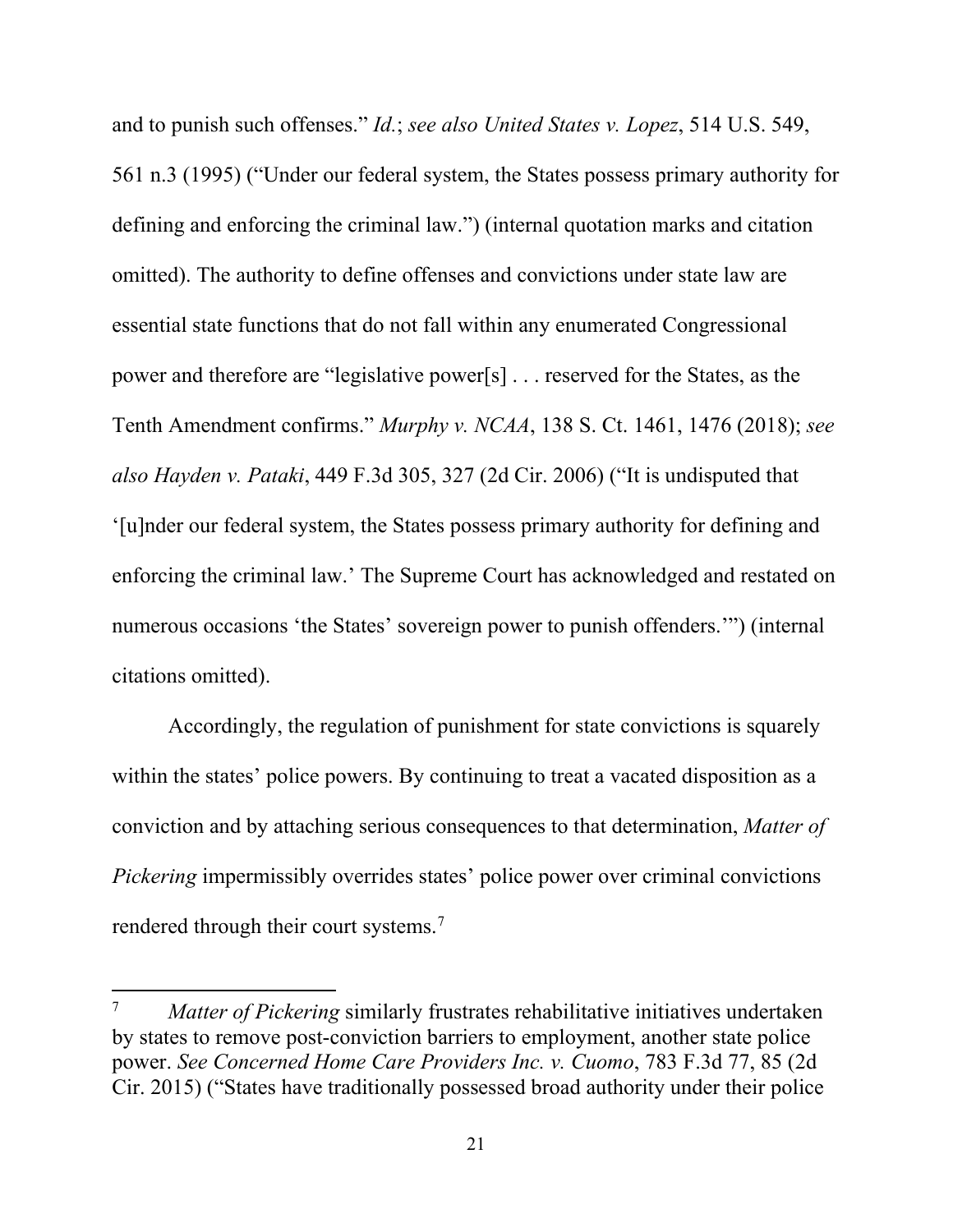## **ii.** *Matter of Pickering* **violates the federalism canon where Congress did not clearly state an intent to infringe on states' police powers over criminal laws.**

<span id="page-28-0"></span>While Congress is not foreclosed from regulating in an area of traditional state concern, its ability to do so "is an extraordinary power in a federalist system," one that courts "must assume Congress does not exercise lightly." *Gregory*, 501 U.S. at 460. States' police power over their traditional domains—like criminal law—may not be disturbed absent an "unmistakably clear" statement of intent from Congress. *Id.* at 467; *see also Hayden*, 449 F.3d at 325 ("[W]hen a particular construction of a statute would alter the federal balance, to the extent there is any doubt about whether Congress intended that construction, courts should assume that Congress did not mean to alter the federal balance."). "[T]he requirement of clear statement assures that the legislature has in fact faced, and intended to bring into issue, the critical matters involved in the judicial decision." *United States v. Bass*, 404 U.S. 336, 349 (1971). Because Congress did not expressly state its

 $\overline{\phantom{a}}$ 

powers to regulate the employment relationship, and the substantive labor standards that they enact set a baseline for employment negotiations.") (internal quotation marks and citation omitted). States establish rehabilitative initiatives like expungement laws, post-sentencing modifications, and vacaturs in part to regulate employment by removing barriers to employment like convictions. *See, e.g.*, Kimani Paul-Emile, *Reconsidering Criminal Background Checks: Race, Gender, and Redemption*, 25 S. Cal. Interdisc. L.J. 395, 397–98 (2016) (explaining how criminal history is a barrier to employment). By interpreting at least some vacaturs as convictions, *Matter of Pickering* improperly treads on another traditional state police power.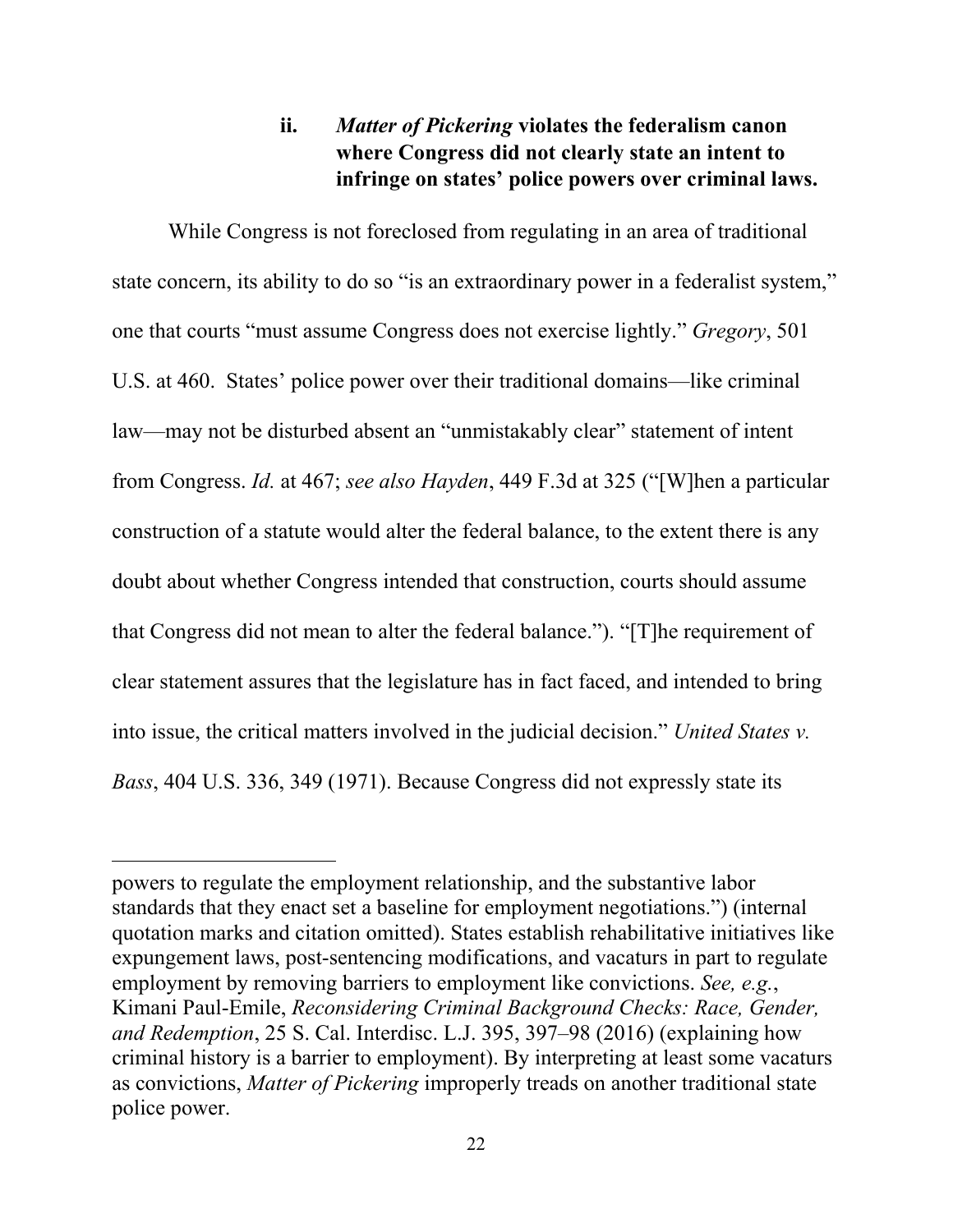intention in the INA to shift the balance as to states' power to define convictions, § 1101(a)(48)(A) must be interpreted, as it had been for decades, with deference to the states' traditional police power.

In *Gregory*, the Supreme Court upheld a Missouri law setting the mandatory retirement age for state judges despite a challenge under the federal Age Discrimination in Employment Act. 501 U.S. at 455–56. The Court found that state judges were not covered employees under the federal law because there was no plain statement that Congress had intended the federal law to apply to the state judiciary, an area "of the most fundamental sort for a sovereign entity." *Gregory*, 501 U.S*.* at 460.

So too here. The INA's definition of conviction under  $\S 1101(a)(48)(A)$ implicates the fundamental realm of state sovereignty over their own criminal laws. Yet, it does not clearly include—or even mention—vacated or otherwise modified prior dispositions. *See Gregory*, 501 U.S. at 467 (outlining clear statement doctrine); *see also Steel Inst. of N.Y. v. New York*, 716 F.3d 31, 36 (2d Cir. 2013) ("There is a strong presumption against preemption when states and localities 'exercise[] their police powers to protect the health and safety of their citizens.'") (citing *Medtronic Inc. v. Lohr*, 518 U.S. 470, 475, 484–85 (1996)); *Project Release v. Prevost*, 722 F.2d 960, 971 (2d Cir. 1983) (considering the state's "police power interest in preventing violence and maintaining order"). Such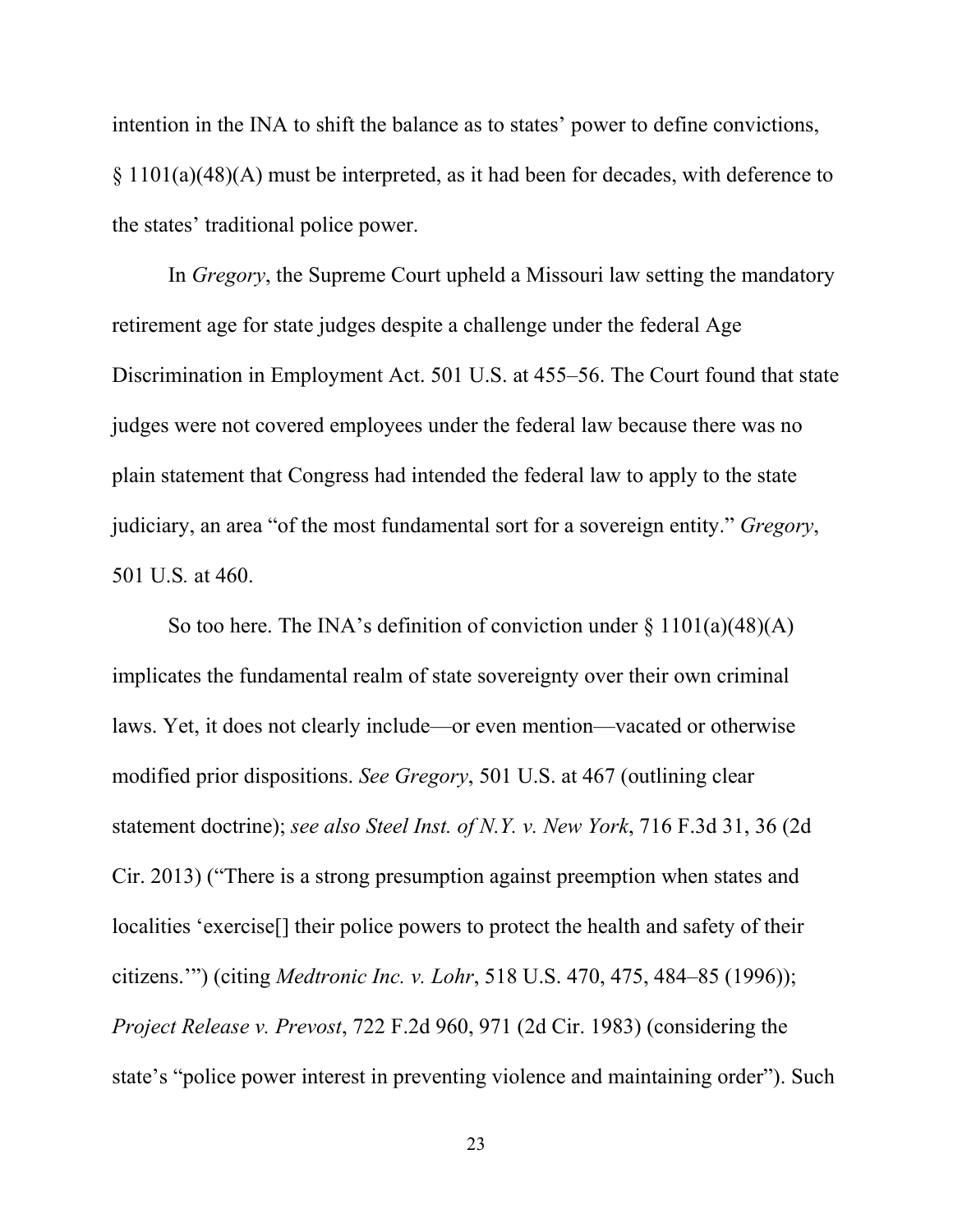silence hardly constitutes an "unmistakably clear" statement of intent to encroach on state police powers.

Indeed, in situations outside of deferred adjudications of guilt, the INA defines "conviction" as "a formal judgment of guilt of the [noncitizen] entered by a court." 8 U.S.C.  $\S 1101(a)(48)(A)$ . A vacated conviction is not a formal judgment of guilt—rather, it is a formal decision to throw out a judgment of guilt because it is no longer valid. *See United States v. Munsingwear, Inc.*, 340 U.S. 36, 40–41 (1950) (explaining that motions to vacate are "commonly utilized . . . to prevent a judgment, unreviewable because of mootness, from spawning any legal consequences."). Based on the statutory text, it is evident that Congress did not intend to include vacated convictions. The legislative history similarly signals no intent to include vacated convictions in the INA conviction definition. *See supra*  Section II.B.2.ii.

The absence of a clear statement in  $\S 1101(a)(48)(A)$  concerning vacated convictions is all the more telling given the presence of clear statements elsewhere in the U.S. Code. For example, the Medicare and Medicaid Patient and Program Protection Act of 1987, which excludes individuals and entities with certain convictions from health care programs, defines "conviction" as "a judgment of conviction . . . entered against the individual or entity by a Federal, State, or local court, regardless of whether there is an appeal pending *or whether the judgment of* 

24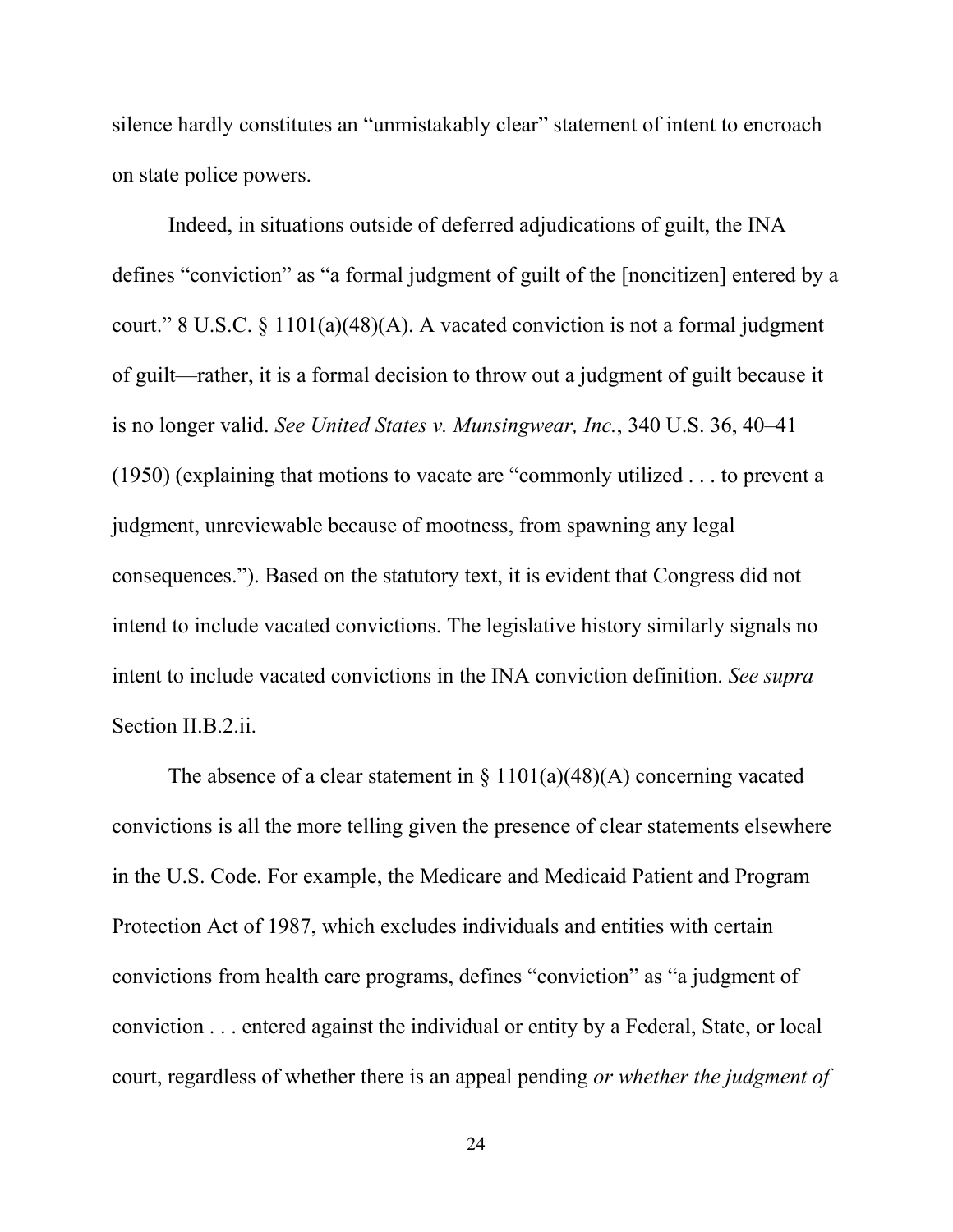*conviction or other record relating to criminal conduct has been expunged*." 42 U.S.C. § 1320a-7(i)(1) (emphasis added). Given the absence of a clear statement, "conviction" must be interpreted to exclude prior convictions that have been vacated to avoid intruding on the fundamental state function of defining crimes and punishment. *See New York SMSA Ltd. v. Town of Clarkstown*, 612 F.3d 97, 104 (2d Cir. 2010) ("Traditionally, there has been a presumption against preemption with respect to areas where states have historically exercised their police powers.").<sup>[8](#page-31-0)</sup>

Congress's plenary power over immigration does not alter the analysis and is insufficient to overcome the absence of a clear statement of congressional intent to abrogate the states' police powers or to weaken the states' authority over the criminal laws they administer. The Supreme Court has applied the federalism canon in areas such as bankruptcy, a congressional power specifically enumerated in the Constitution. *See* U.S. Const. art. I, § 8, cl. 4; *see also BFP v. Resol. Trust Corp.*, 511 U.S. 531, 533, 543, 545 n.8 (1994) (acknowledging that Congress "has the power pursuant to its constitutional grant of authority over bankruptcy to disrupt [state] . . . foreclosure law," but emphasizing states' "essential sovereign

l

<span id="page-31-0"></span><sup>8</sup> To the extent this Court held in *United States v. Campbell*, 167 F.3d 94, 97– 98 (2d Cir. 1999) that, for purposes of 8 U.S.C. § 1326(a) sentencing enhancements, the conviction definition includes certain vacated state convictions, that case should not apply here. *Campbell* failed to consider the grave federalism concerns which result from its holding. *See supra* Section II.B.4.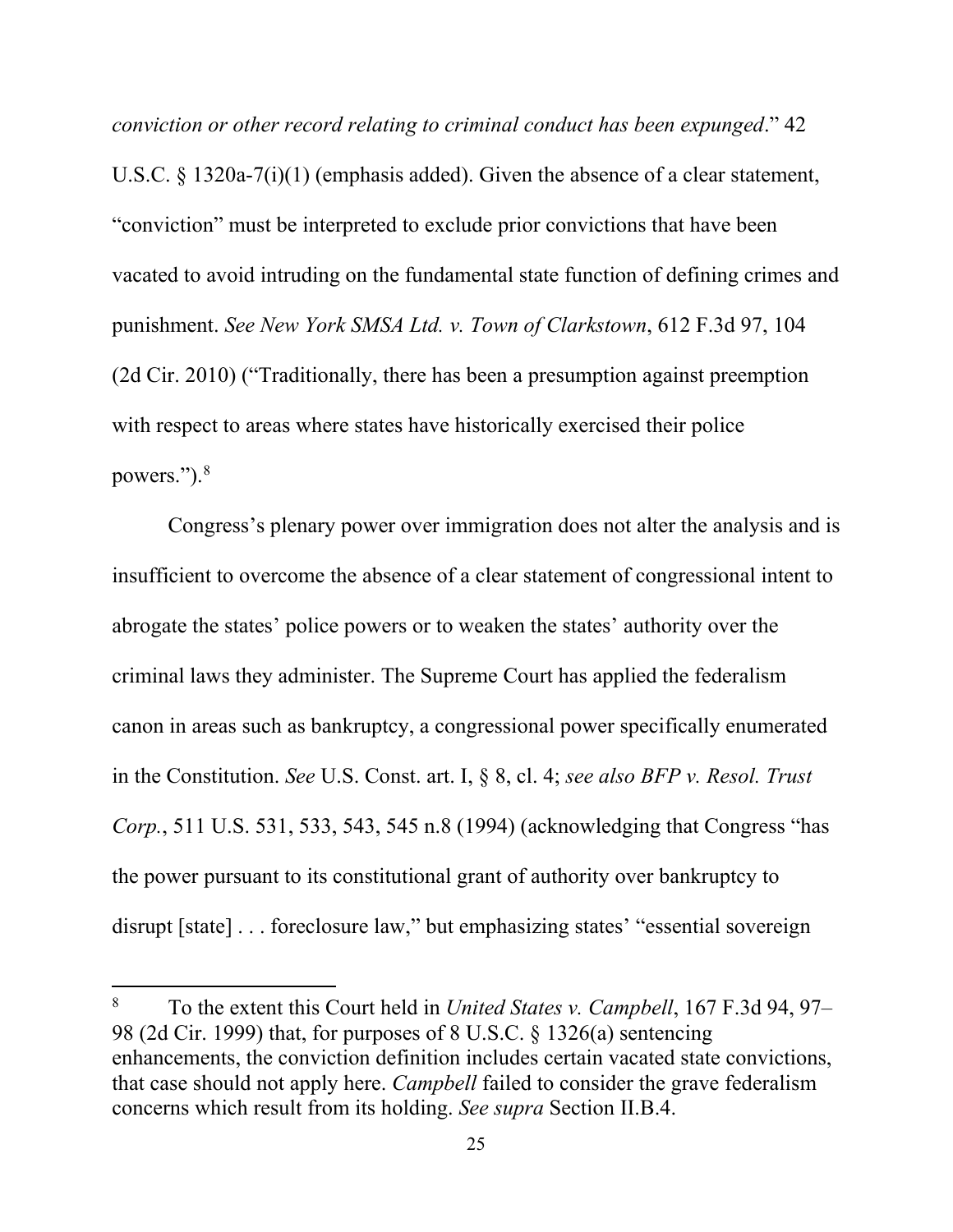interest in the security and stability of title to land" to ultimately find that the state law governed). This Court also has held that "Congress did not intend for bankruptcy laws to abrogate the States' police powers." *In re Berry Estates, Inc.*, 812 F.2d 67, 71 (2d Cir. 1987). This is true of immigration law as well. The weight of the federalism canon is not diminished simply because the federal statute at issue regulates a matter over which Congress has constitutional authority.

Due respect for "background principles of our federal system" under federalism principles requires reviewing courts to ensure that Congress affirmatively intended "to regulate areas traditionally supervised by the States' police power" before interpreting a federal statute to accomplish that result. *Gonzales v. Oregon*, 546 U.S. 243, 274 (2006). Given the absence of such evidence in the text of § 1101(a)(48)(A), this Court should reverse *Matter of Pickering* and give full, intended effect to convictions vacated by states.

## **5. To the extent this Court finds there is ambiguity in the conviction definition, such ambiguity must resolve in favor of noncitizens under the rule of lenity.**

<span id="page-32-0"></span>To the extent the Court finds any remaining ambiguity after considering § 1101(a)(48)(A)'s plain meaning and applying the above-mentioned canons of interpretation, the rule of lenity forecloses *Matter of Pickering*'s inclusion of vacated convictions. The rule of lenity provides that, where Congress has not "plainly and unmistakably" spoken to the issue at hand, any statutory ambiguity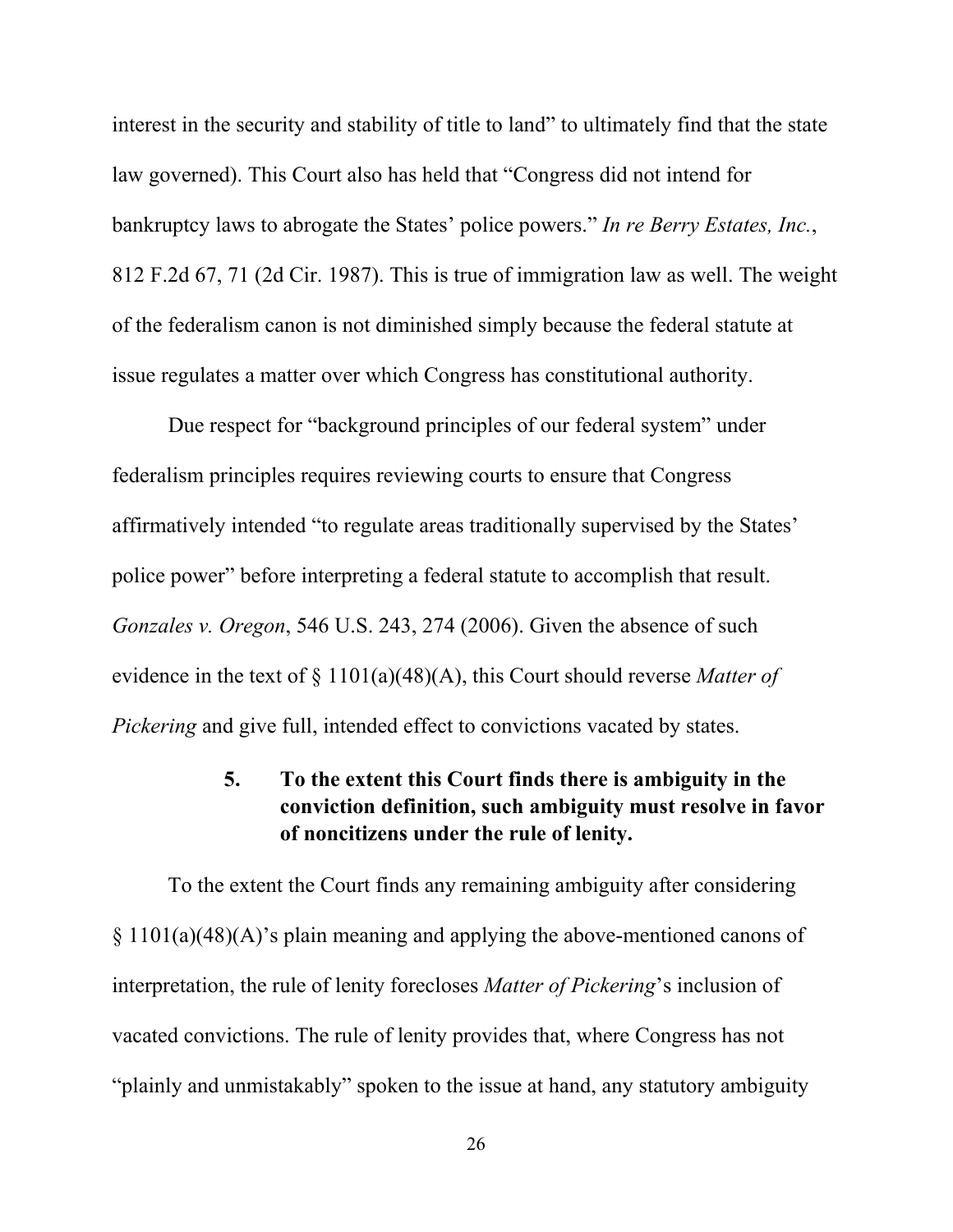must be resolved in favor of the defendant. *Bass*, 404 U.S. at 348–49 (citation omitted). The rule of lenity is based on the principles that defendants are entitled to "fair warning" regarding what the law will do, and that, where criminal consequences are particularly severe, the legislature must have spoken clearly to the issue. *Id.*

The rule applies here because the INA attaches criminal penalties to prior criminal convictions, *see, e.g.*, 8 U.S.C. §§ 1324c(e)(2), 1326(b), 1327, and the definition of conviction applies to the entire act, *see* 8 U.S.C. § 1101(a); *supra* Section II.A.2. *See also INS v. Cardoza-Fonseca*, 480 U.S. 421, 449 (1987) (holding that, within the immigration context, the rule of lenity operates as "the longstanding principle of construing any lingering ambiguities in deportation statutes in favor of the [noncitizen]"); *cf. Mendez v. Barr*, 960 F.3d 80, 87 (2d Cir. 2020) (applying the rule of lenity in an analysis of what constitutes a CIMT under the INA).

The text of  $\S 1101(a)(48)(A)$ , as understood through its plain language and application of appropriate statutory interpretation principles, does not state or sufficiently indicate congressional intent to expand the statutory definition of "conviction" to prior dispositions that have been vacated. *See supra* Section II.B.1–4. Indeed, neither the text of the statute nor its legislative history mentions vacaturs, decades-long common law jurisprudence recognized vacated convictions,

27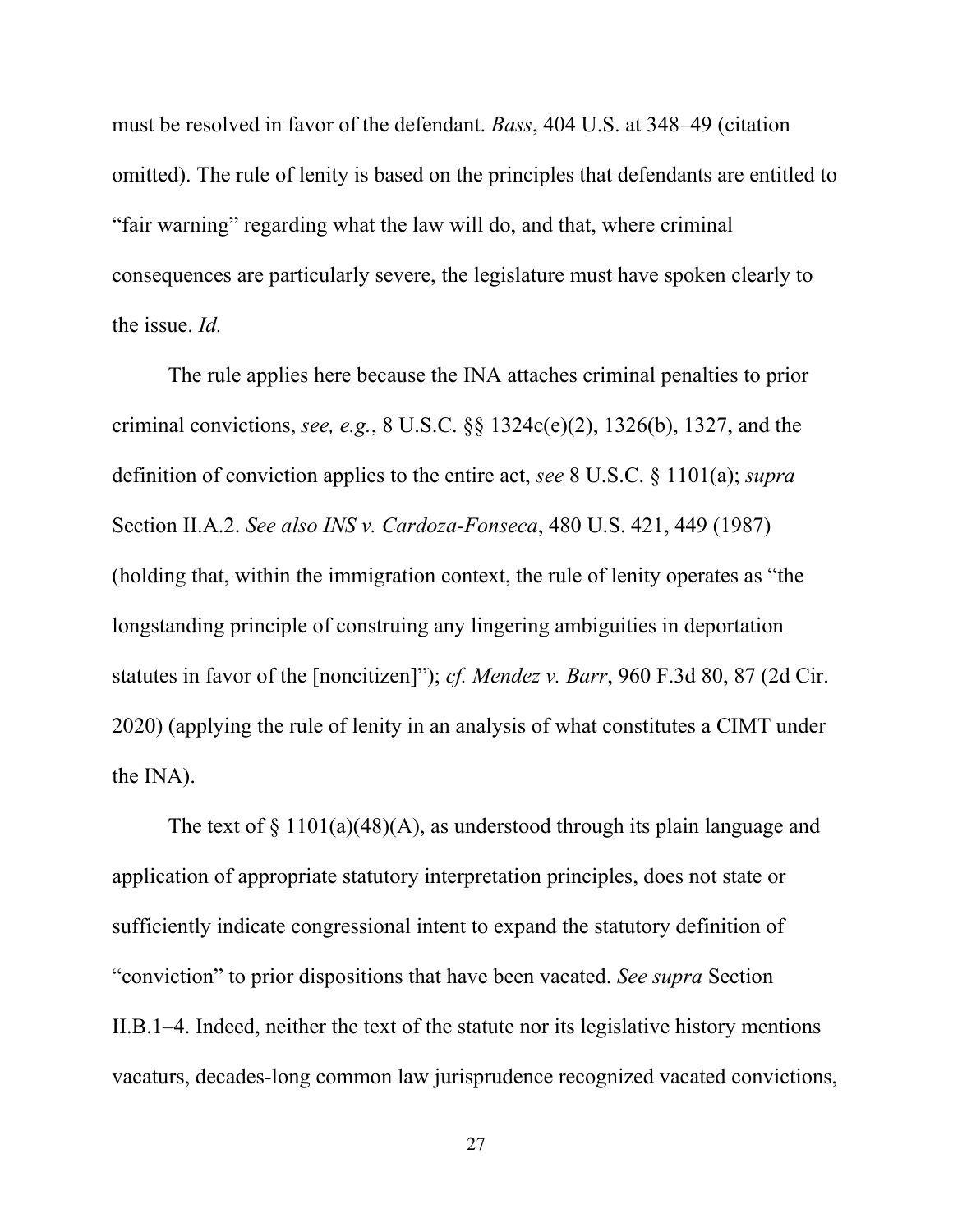and federalism principles presume federal respect for state criminal law determinations absent a clear congressional directive, absent here. But should this Court continue to find the statute ambiguous on this question, the rule of lenity resolves the ambiguity to conclude that the conviction definition does not include prior convictions that have been vacated.

## <span id="page-34-0"></span>**C. If The Court Determines That** *Chevron* **Applies, The Agency's Interpretation Is Nonetheless Owed No Deference Because It Is Unreasonable.**

Finally, even if this Court finds that the Board ought to receive *Chevron* deference despite  $\S 1101(a)(48)(A)$ 's dual application status, the Board's decision and reasoning in *Matter of Pickering* violates the Administrative Procedure Act ("APA"), and is thus unreasonable at *Chevron* step two. *See Judulang v. Holder*, 565 U.S. 42, 52 n.7 (2011) ("[U]nder *Chevron* step two, we ask whether an agency interpretation is arbitrary and capricious in substance.") (internal quotation marks and citation omitted). Under the APA, a "reviewing court shall . . . hold unlawful and set aside agency action" that is "arbitrary, capricious, an abuse of discretion, or otherwise not in accordance with law." 5 U.S.C. § 706(2). The BIA abuses its discretion when its decision "provides no rational explanation," "inexplicably departs from established policies," "is devoid of any reasoning," or "contains only summary or conclusory statements." *Zheng v. U.S. DOJ*, 409 F.3d 43, 45 (2d Cir. 2005) (citation omitted). Courts "must assess, among other matters, whether the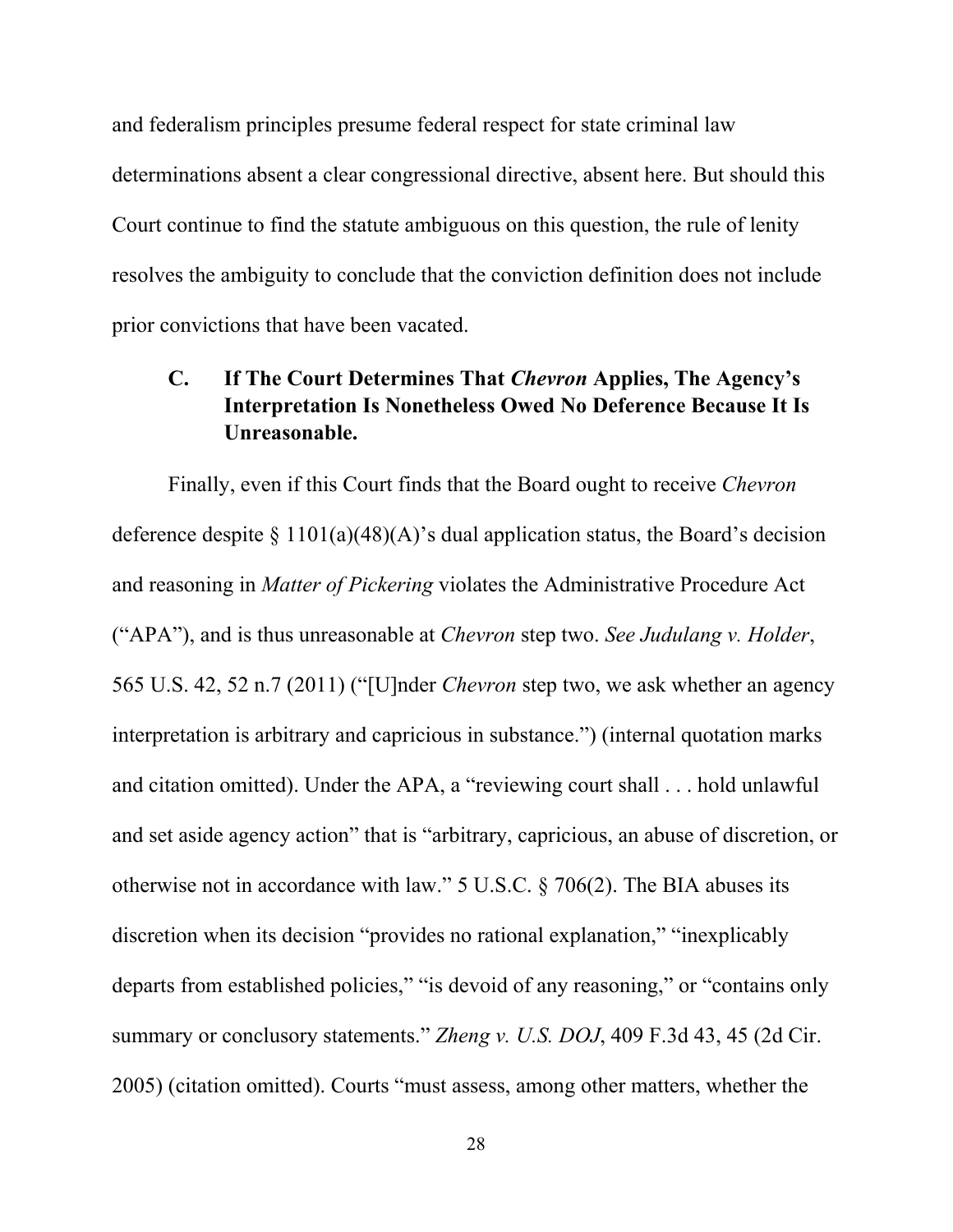decision was based on a consideration of the relevant factors and whether there has been a clear error of judgement." *Judulang*, 565 U.S. at 53 (internal quotation marks and citation omitted).

*Matter of Pickering* violates the APA, and accordingly must be overturned, because it failed to consider multiple relevant, determinative factors in deciding the full reach of the statutory term conviction. In *Matter of Pickering*, the Board created an extrastatutory category of prior convictions that have been vacated due to "procedural or substantive defect[s]" in the underlying criminal proceedings. *See* 23 I. & N. Dec. at 621. If a conviction was vacated on a different basis, the Board continues to consider it a conviction under  $\S 1101(a)(48)(A)$ . The Board failed to consider or address the states' constitutional police powers or the federalism canon, the full history of decisional law interpreting the term conviction, or the rule of lenity in resolving any statutory ambiguities. *See supra* Section II.B. Its failure to engage with these interpretive canons, which are required to accurately identify Congress's intended meaning, renders *Matter of Pickering* unreasonable. Moreover, *Matter of Pickering* unreasonably fails to engage with *Gregory*'s command that states retain their police powers absent a clear statement of congressional intent to usurp those powers—which is lacking here. *See supra*  Section II.B.4. As such, *Matter of Pickering* violates the APA and is unreasonable.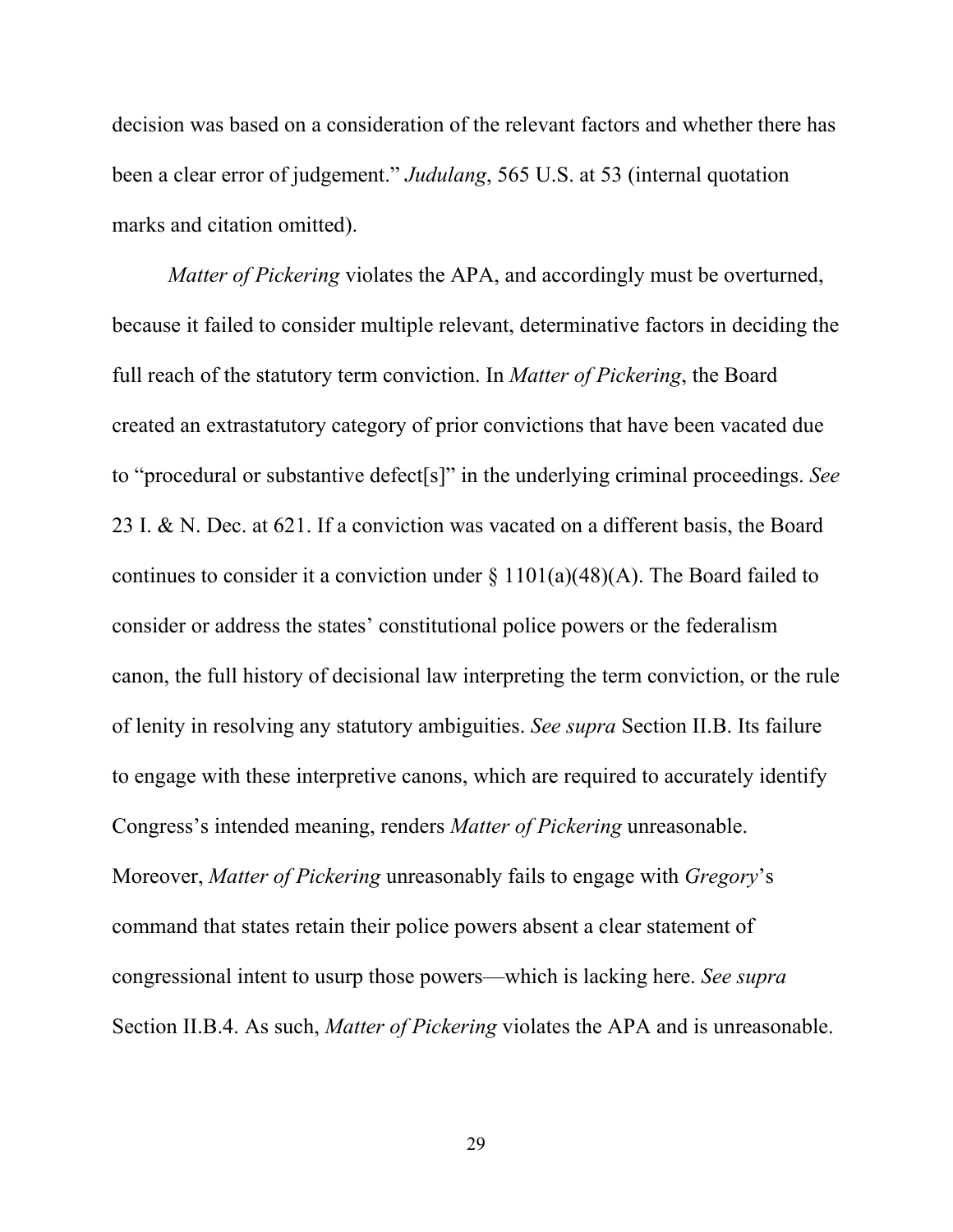This Court is not bound by the prior panel's decision in *Saleh* regarding *Chevron* deference, as it similarly failed to grapple with these interpretative canons. *See* 495 F.3d 17; *see also supra* at 11–12. Moreover, *Saleh* is not binding because the Supreme Court's intervening decision, *Murphy v. National Collegiate Athletic Association*, 138 S. Ct. 1461, 1475 (2018), undercuts *Saleh*'s reasoning. *See Doscher v. Sea Port Grp. Sec., LLC*, 832 F.3d 372, 378 (2d Cir. 2016) (stating that a prior panel decision does not apply where an intervening Supreme Court decision undermines the panel's reasoning, even if the decisions do not address the precise same issue). In *Murphy*, the Supreme Court held that a federal law prohibiting state laws authorizing sports gambling schemes improperly commandeered state powers. *See* 138 S. Ct. at 1469–73. In so holding, the Supreme Court focused on the balance between federal and state powers. *Id.* at 1475–77. By failing to engage with that balance of powers, the *Saleh* panel's reasoning cannot stand and its deference to the Board's interpretation of the conviction definition is not binding.

The Board's decision in *Matter of Pickering* violates the APA by failing to consider multiple relevant factors in identifying statutory meaning, drawing instead an erroneous and ahistorical legal conclusion. If this Court reviews construction of the conviction definition under the *Chevron* framework—which *amici* respectfully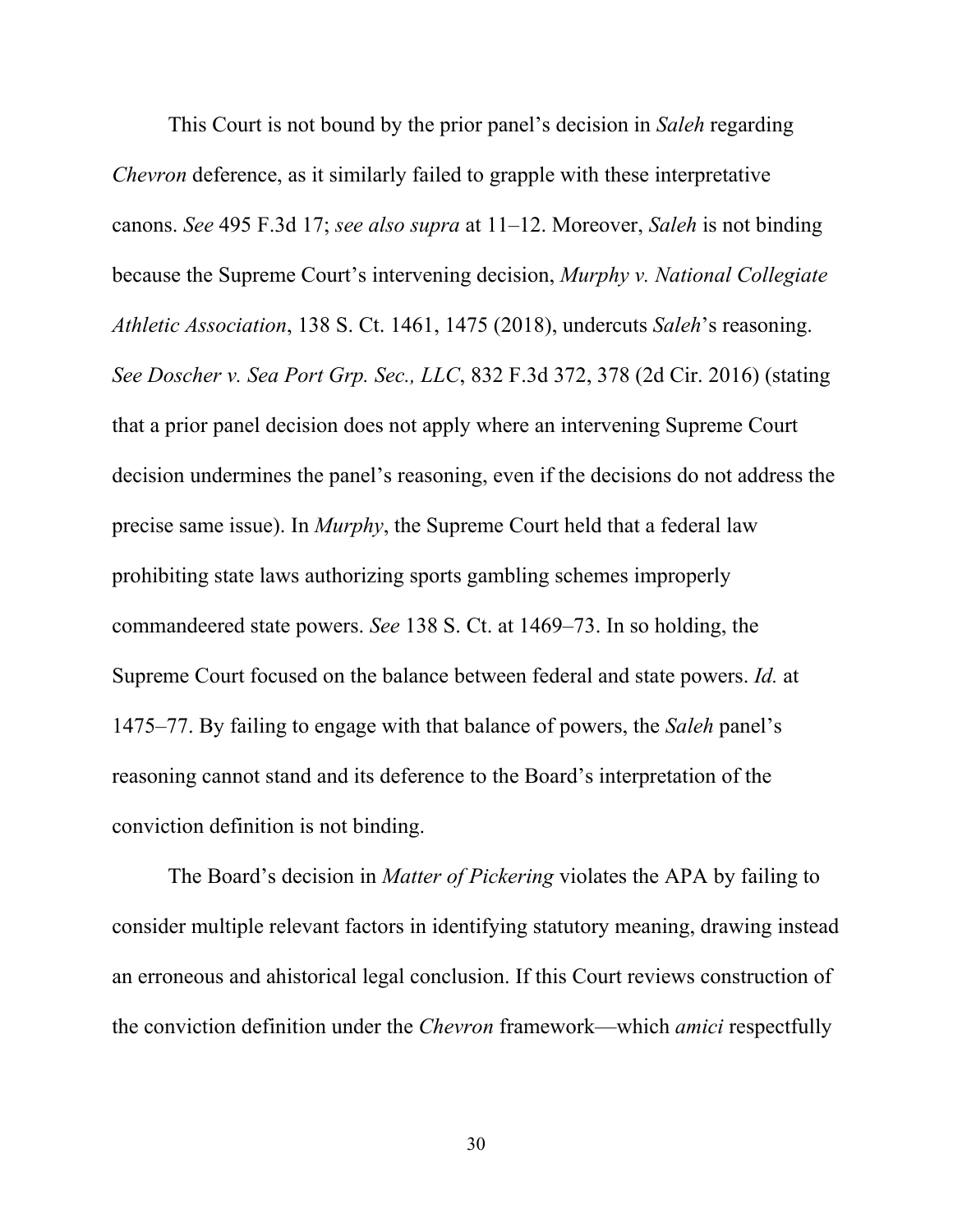submit would be incorrect—this Court should overturn *Pickering* as unreasonable

at *Chevron* step two.

#### <span id="page-37-0"></span>**III. CONCLUSION**

For the foregoing reasons, *Amici Curiae* urge this Court to reject the BIA's

incorrect interpretation of the conviction definition and remand Mr. Siriboe's case.

DATED: January 4, 2022 Respectfully submitted,

*/s/ Tiffany J. Lieu* Tiffany J. Lieu Philip L. Torrey Marcus Miller, *Supervised Law Student*\* Rachel Cohen, S*upervised Law Student*\* Crimmigration Clinic Harvard Law School 6 Everett Street; Suite 3109 Cambridge, MA 02138 Phone: (617) 495-5497 Email: tlieu@law.harvard.edu \**Motion to Appear as Law Student forthcoming*

Andrew Wachtenheim Nabilah Siddiquee Immigrant Defense Project P.O. Box 1765 New York, NY 10027 Phone: (212) 725-6421 Email: andrew@immdefense.org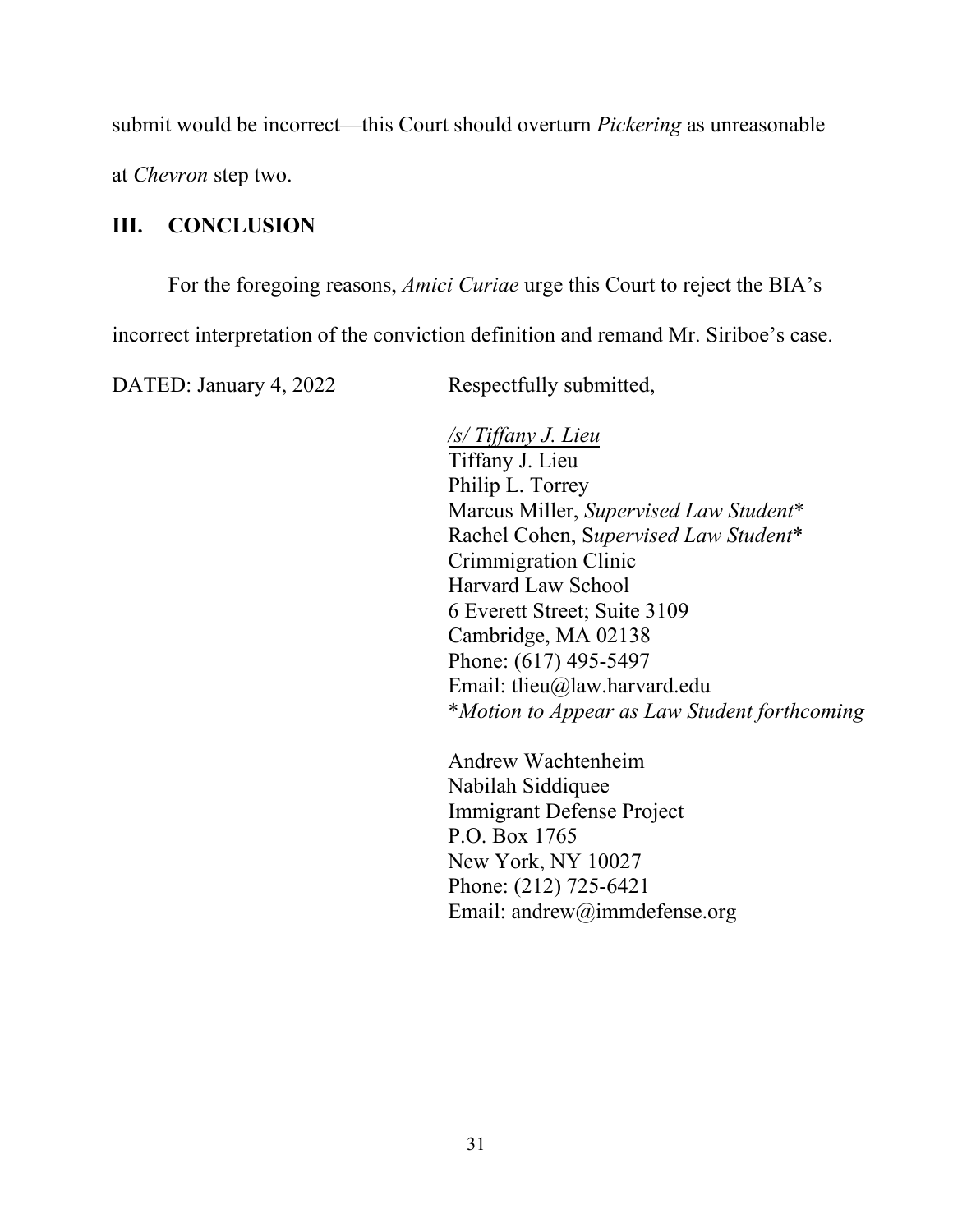#### **CERTIFICATE OF COMPLIANCE**

<span id="page-38-0"></span>This brief complies with the type-volume limitation of Federal Rule of Appellate Procedure 32(a)(7)(B) and Local Rules 32.1 and 29.1(c) because it contains 6,991 words, excluding the parts of the brief exempt by Federal Rule of Appellate Procedure 32(f), which is fewer than half of the 14,000-word limit for principal briefs. This brief also complies with the typeface requirements of Federal Rule of Appellate Procedure 32(a)(5) and the type-style requirements of Federal Rule of Appellate Procedure 32(a)(6) because it has been prepared in a proportionally spaced typeface using Microsoft Word in 14-point Times New Roman font.

Dated: January 4, 2022 */s/ Tiffany J. Lieu*

Tiffany Lieu Crimmigration Clinic Harvard Law School 6 Everett Street; Suite 3105 Cambridge, MA 02138 Phone: (617) 495-5497 Email: tlieu@law.harvard.edu